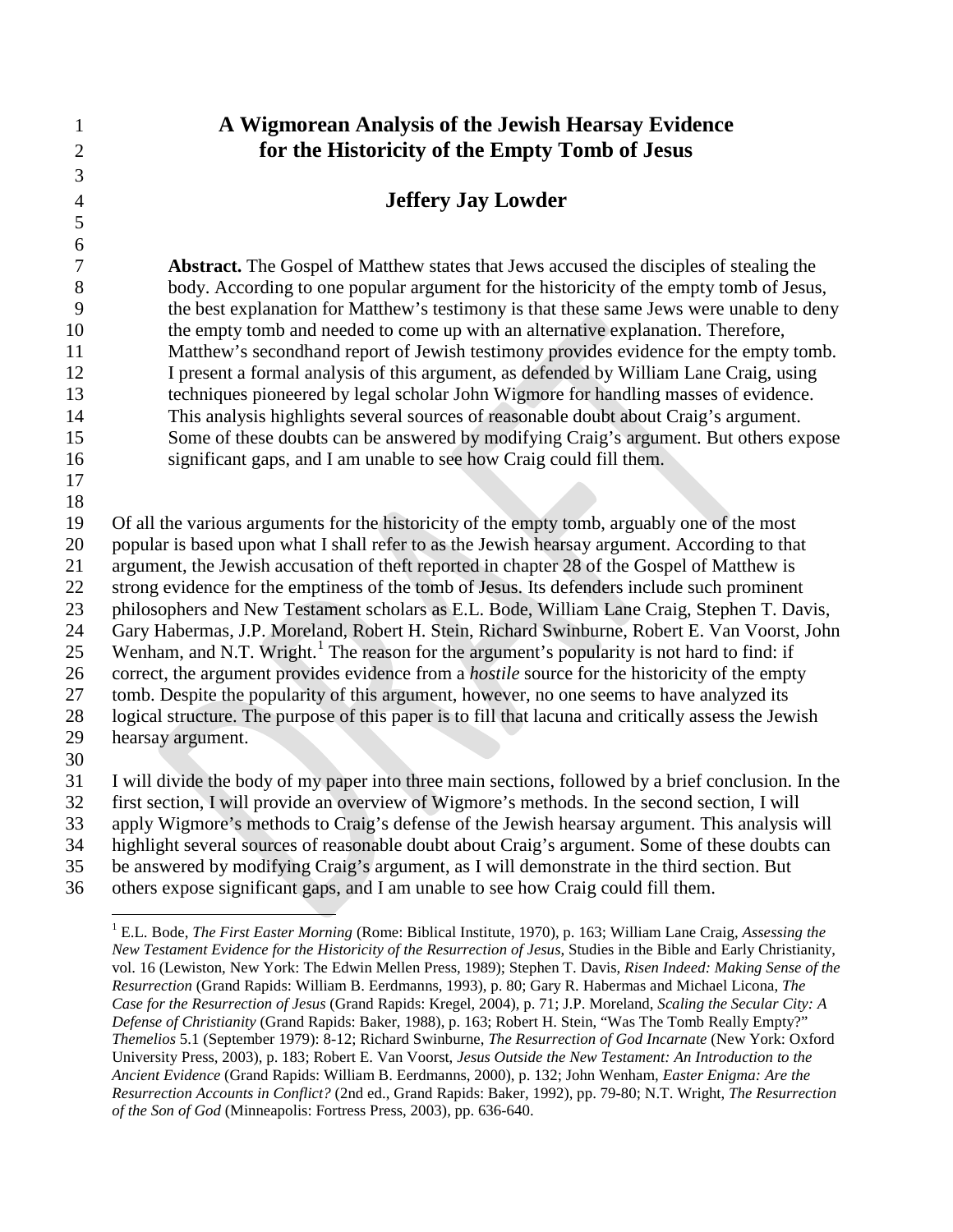#### **I. Wigmore's Methods**

John H. Wigmore (1863-1943), a past dean of the Law School at Northwestern University, was a

highly influential scholar of evidence. Among his interests included the relationship between

conclusions and *masses of evidence*. Wigmore's methods of analysis and synthesis were

designed to assist persons faced with the task of trying to draw conclusions from a potentially

- vast quantity of evidence.[2](#page-1-0) His methods are described in detail in his 1937 book, *The Science of*
- *Judicial Proof: As Given by Logic, Psychology, and General Experience and Illustrated in Judicial Trials*.
- 
- Wigmore observes there are two fundamental components when evaluating the relevance of an
- item of evidence: analytic and synthetic. The analytic component is constituted by a *key list*. A
- key list contains 4 types of propositions: (1) the evidence, (2) the ultimate probandum, (3) all
- interim probanda that serve as a bridge between the evidence and the ultimate probandum, and
- (4) statistical generalizations used to justify the links in a chain of reasoning from evidence to the
- 17 ultimate probandum.<sup>[3](#page-1-1)</sup> The synthetic aspect of Wigmore's method lies in the creation and usage
- of an *evidence chart,* a graph that visually displays each of the items in a key list and their
- 19 relationship to one another.<sup>[4](#page-1-2)</sup> Each item on a key list is assigned a unique number to identify it on
- 20 the evidence chart.<sup>[5](#page-1-3)</sup> The evidence chart makes it easier to keep the entire *mass* of evidence in
- mind as one attempts to draw conclusions from them.
- 

While Wigmore's methods were groundbreaking in several ways, they were difficult to use and

- hence were never widely adopted in the field of law.[6](#page-1-4) In their landmark book, *A Probabilistic*
- *Analysis of the Sacco and Vanzetti Evidence*, Joseph B. Kadane and David A. Schum describe a
- "user-friendly" version of Wigmore's methods, and I shall adopt that version in this paper. Evidence charts consist of arrows and nodes. Nodes represent evidence and links in chains of
- reasoning set up by this evidence, whereas arrows indicate probabilistic linkages. There are two
- fundamental types of evidence: directly relevant evidence and indirectly relevant evidence.
- Directly relevant evidence is evidence that constitutes one of the stages of reasoning to a major
- probandum. Indirectly relevant or ancillary evidence is evidence about the strength or weakness
- of any link in a chain of reasoning from directly relevant evidence to a major probandum.
- 
- As shown in Figure 1, circles and squares indicate prosecution evidence and links in chains of
- reasoning set up by this evidence.
- 

<span id="page-1-0"></span> Joseph B. Kadane and David A. Schum, *A Probabilistic Analysis of the Sacco and Vanzetti Evidence* (New York: John Wiley & Sons, 1996), p. 70.

<span id="page-1-1"></span>Kadane and Schum 1996, p. 67.

<span id="page-1-2"></span>Kadane and Schum 1996, p. 67.

<span id="page-1-3"></span> $<sup>5</sup>$  Kadane and Schum 1996, p. 68.</sup>

<span id="page-1-4"></span> $<sup>6</sup>$  Kadane and Schum 1996, p. 68.</sup>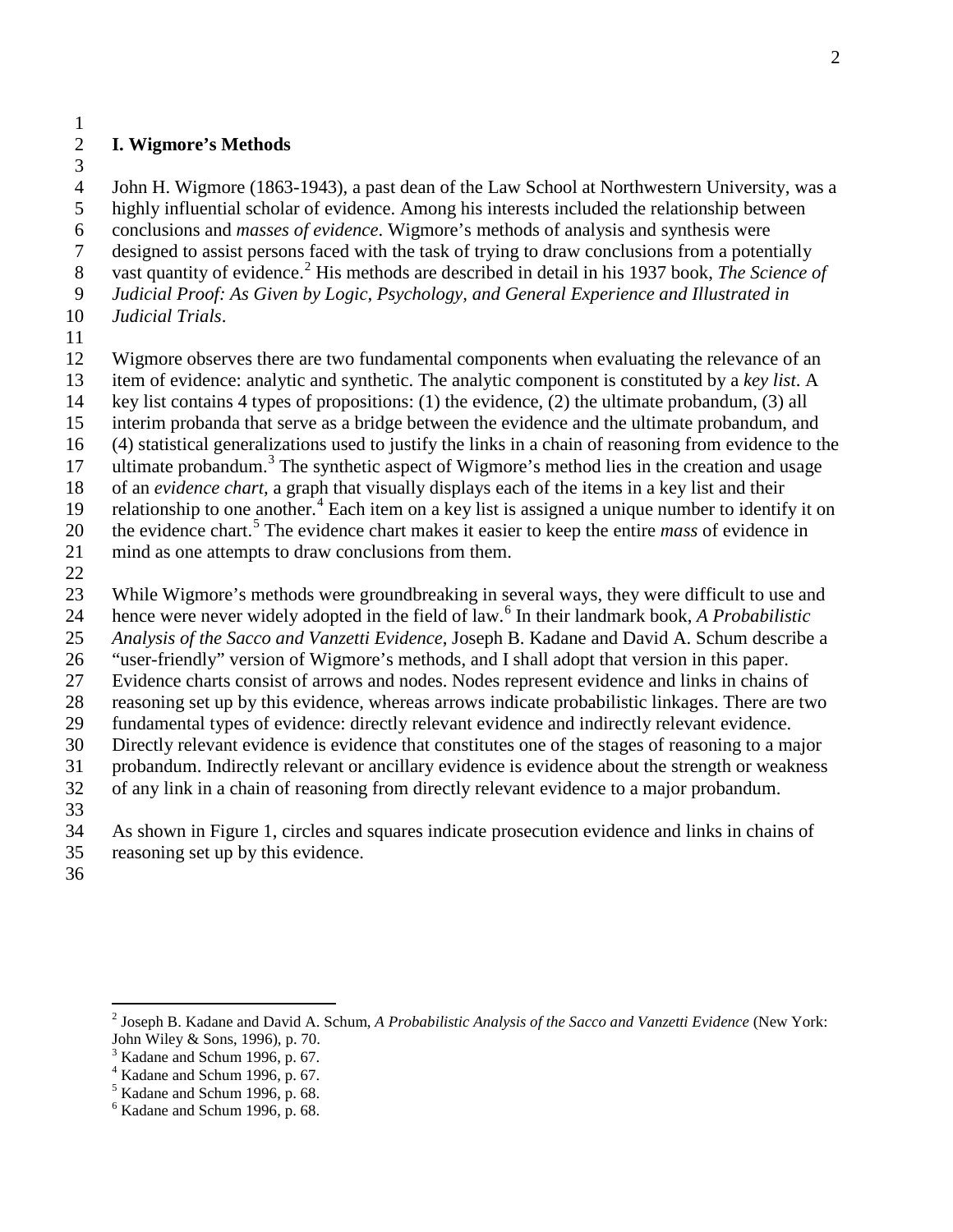|                          |                                                                                                                                                                                                                                          | <b>Directly Relevant Evidence</b>                          |
|--------------------------|------------------------------------------------------------------------------------------------------------------------------------------------------------------------------------------------------------------------------------------|------------------------------------------------------------|
|                          |                                                                                                                                                                                                                                          | <b>Interim Conclusion for Directly Relevant Evidence</b>   |
|                          |                                                                                                                                                                                                                                          | <b>Ancillary Evidence</b>                                  |
| 1                        |                                                                                                                                                                                                                                          | <b>Interim Conclusion for Ancillary Evidence</b>           |
| $\overline{2}$           | Figure 1 Prosecution Node Symbols for Wigmore Evidence Charts<br>Likewise, Figure 2 displays the different types of nodes for representing defense evidence.                                                                             |                                                            |
| 3<br>$\overline{4}$<br>5 |                                                                                                                                                                                                                                          |                                                            |
|                          |                                                                                                                                                                                                                                          | <b>Directly Relevant Evidence</b>                          |
|                          |                                                                                                                                                                                                                                          | <b>Interim Conclusion for Directly Relevant Evidence</b>   |
|                          |                                                                                                                                                                                                                                          | <b>Ancillary Evidence</b>                                  |
| 6                        |                                                                                                                                                                                                                                          | <b>Interim Conclusion for Ancillary Evidence</b>           |
| 7                        |                                                                                                                                                                                                                                          | Figure 2. Defense Node Symbols for Wigmore Evidence Charts |
| 8<br>9<br>10<br>11<br>12 | Open circles, squares, diamonds, and triangles represent what an analyst believes to be<br>reasonable sources of doubt. Nodes are connected to one another by arrows.<br>An example of a Wigmore evidence chart is provided in Figure 3. |                                                            |
| 13                       |                                                                                                                                                                                                                                          |                                                            |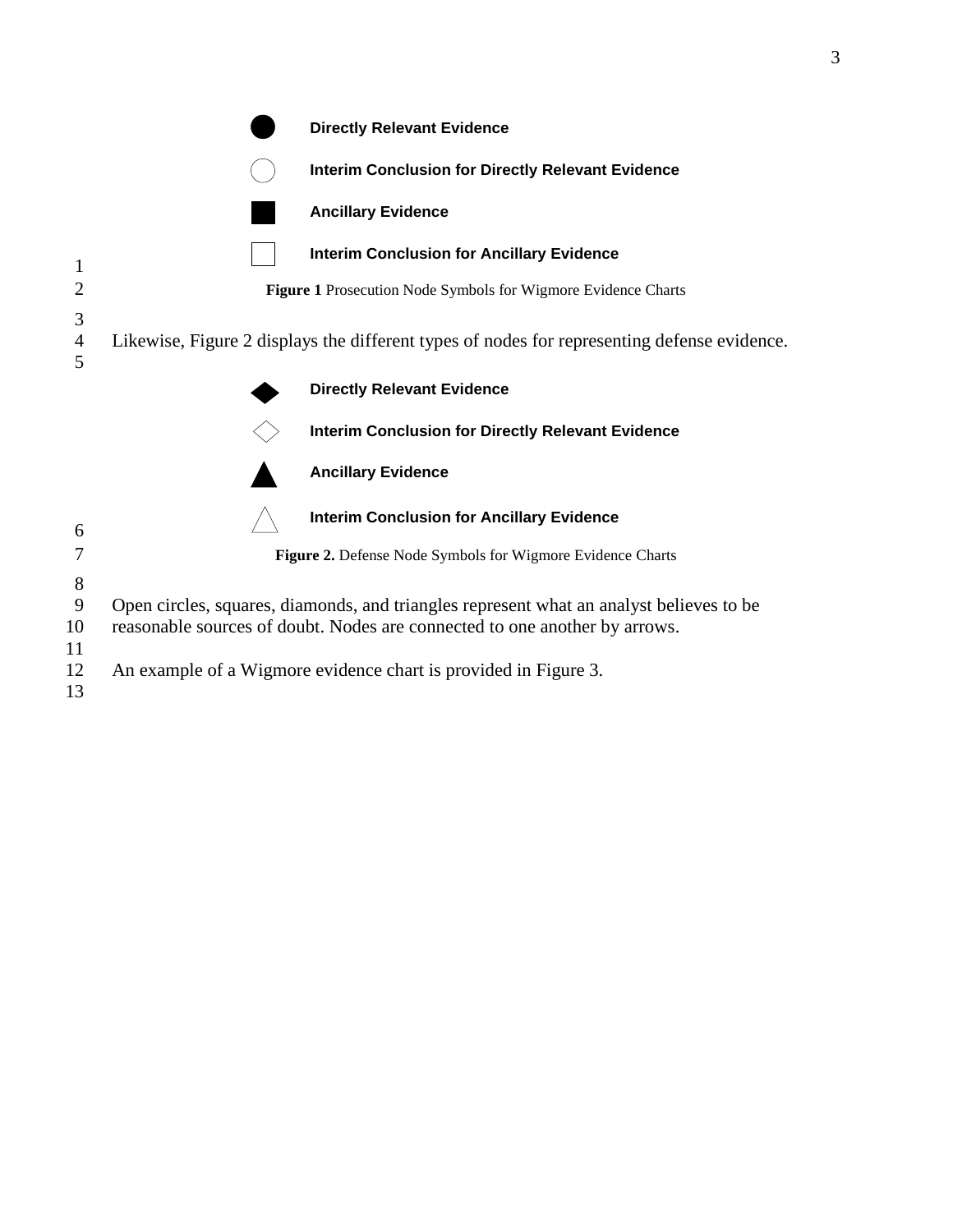

evidence from a prosecution witness

An item of evidence from the defense that weakens the inference from 3 to 4.

An item of evidence from the prosecution that strengthens the credibility of the prosecution witness who testified 3\*.

3

1

2 **Figure 3.** The Distinction between Directly Relevant and Ancillary Evidence

 Each of the arrows represents a *probabilistic* link in a chain of reasoning, a proposition about a conditional probability that represents the strength (or weakness) of the inference from one node to another. Such a proposition can have different forms. First, it could assume the form of a quantitative probability. For example, "The probability of node 2 conditional upon node 1 is 8 greater than  $\frac{1}{2}$ ," or, more formally, "Pr(2 | 1) >  $\frac{1}{2}$ ". Second, a probabilistic linkage could be a proposition about so-called 'classificatory' probability, which has the form, "node 1 increases the probability of node 2, but does not by itself necessarily make node 2 highly probable." In 11 symbols, this would be "Pr(2 | 1 & K) > Pr(2 | K)", where K is our background evidence—our evidence before we learn about 1.

13

14 Consider, for example, the inference from 3\* to 3 in Figure 3. Let 3\* be the sworn testimony of a

15 prosecution witness to event 3. Clearly, testimony 3\* does not entail event 3; instead, 3\* is just

16 *evidence* for 3. In order for the inference from 3\* to 3 to be inductively correct, 3\* must

17 probabilistically favor 3. We can formally represent this probabilistic linkage as  $Pr(3 | 3^*) > \frac{1}{2}$ .

18

19 The strength (or weakness) of a chain of reasoning is directly tied to the strength (or weakness)

20 of the statistical generalizations connecting each link in a chain of reasoning. When

21 generalizations concern frequent events, it is possible to support or undercut a generalization

22 with statistical evidence. For example, we might use accumulated statistical evidence concerning

23 auto thefts in order to make an inference about whether or not a specific car will be stolen. But

24 what happens, as is often the case in the fields of history and law, when a generalization refers to

25 a singular event? Kadane and Schum envision a process that starts with some relevant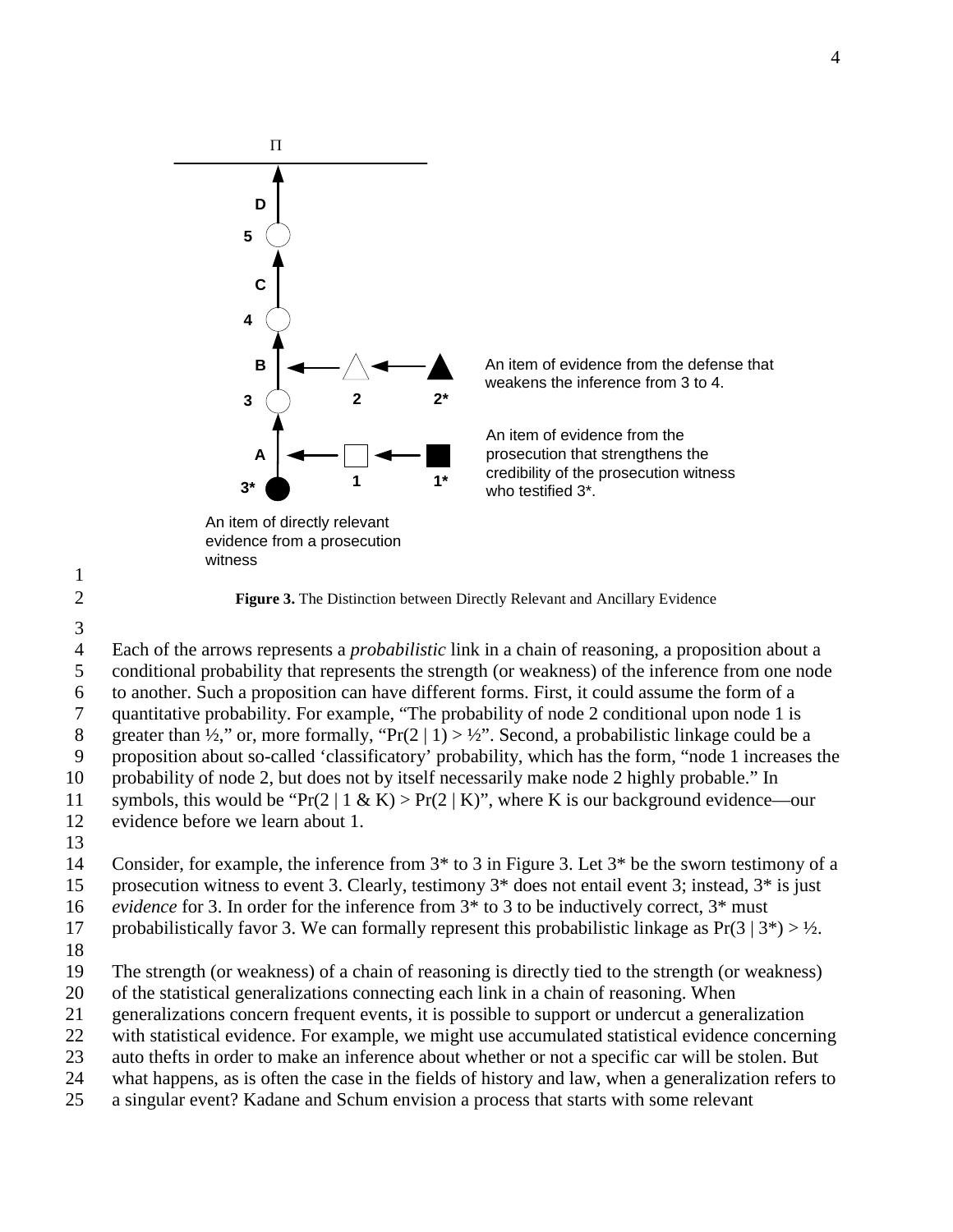generalization that is intuitively plausible, followed by the introduction of evidence that 2 strengthens or weakens the relevance of the generalization.<sup>[7](#page-4-0)</sup> Here are two examples of how ancillary evidence can be used to affect the strength of a generalization. The first example shows how ancillary evidence can be used to strengthen a generalization. In Figure 3, the inference from 3\* to 3 is represented by probabilistic linkage A. Probabilistic linkage A, in turn, is supported by ancillary evidence 1\*. Let 1 be the statement, "The witness is a police officer," and 1\* be the "testimony" of Police Department employment records to 1. The following statistical syllogism provides the basis for the inference from 3\* to 3. A. Most statements made by police officers under oath are true. 12 1. 3\* is a statement made by a police officer under oath. 13 ∴ 3. Using this statistical syllogism, the prosecution concludes that 3\* probabilistically favors 3—that 16 is,  $Pr(3 | 3^*) > \frac{1}{2}$ . The second example demonstrates how ancillary evidence can be used to weaken a generalization. Let 3 be the statement, "The defendant tried to escape from arresting officers," 4 be the statement, "The defendant was conscious of having committed a criminal act," and B be the generalization, "Persons who intend to escape from arresting officers are usually conscious of having committed a criminal act." Thus, again, the prosecution's inference from 3 to 4 may be represented with a statistical syllogism. B. Persons who intend to escape from arresting officers are usually conscious of having committed a criminal act. 3. The defendant tried to escape from arresting officers. 4. ∴ The defendant was conscious of having committed a criminal act. 2\* is evidence from a defense witness that, if true, undermines the linkage between 3 and 4. For 31 example, let  $2^*$  be the sworn testimony of a psychiatrist to 2, the proposition that the defendant is a diagnosed paranoid schizophrenic. Suppose that we accept 2 as true. 2 weakens the probabilistic linkage between 3 and 4. Using a statistical syllogism of its own, the defense therefore concludes that  $Pr(4 \mid 2 \& 3) < Pr(4 \mid 3)$ .<sup>[8](#page-4-1)</sup> In other words, the defense argues that while fleeing from arresting officers is often an indicator of having committing a crime, fleeing from arresting officers is weak evidence of guilt if the defendant is psychologically predisposed to flee from police even if the defendant is innocent. Figure 3 includes ancillary evidence for the linkages 3\*-3 and 3-4. It does not, however, include ancillary evidence for the linkages 4-5 or 5-Π. In the absence of such evidence, those linkages 41 are based merely on what Kadane and Schum call "unsupported generalizations."<sup>[9](#page-4-2)</sup> If a linkage involves an unsupported generalization but does not embody all the relevant evidence concerning

<span id="page-4-1"></span><span id="page-4-0"></span> $<sup>7</sup>$  Kadane and Schum 1996, p. 87.</sup>

 Indeed, in this example, the defense would probably conclude that 2  $\&$  3 are probabilistically irrelevant to 4. In symbols,  $Pr(4 | 2 \& 3) = Pr(4)$ .

<span id="page-4-2"></span> $9^9$  Kadane and Schum 1996, p. 87.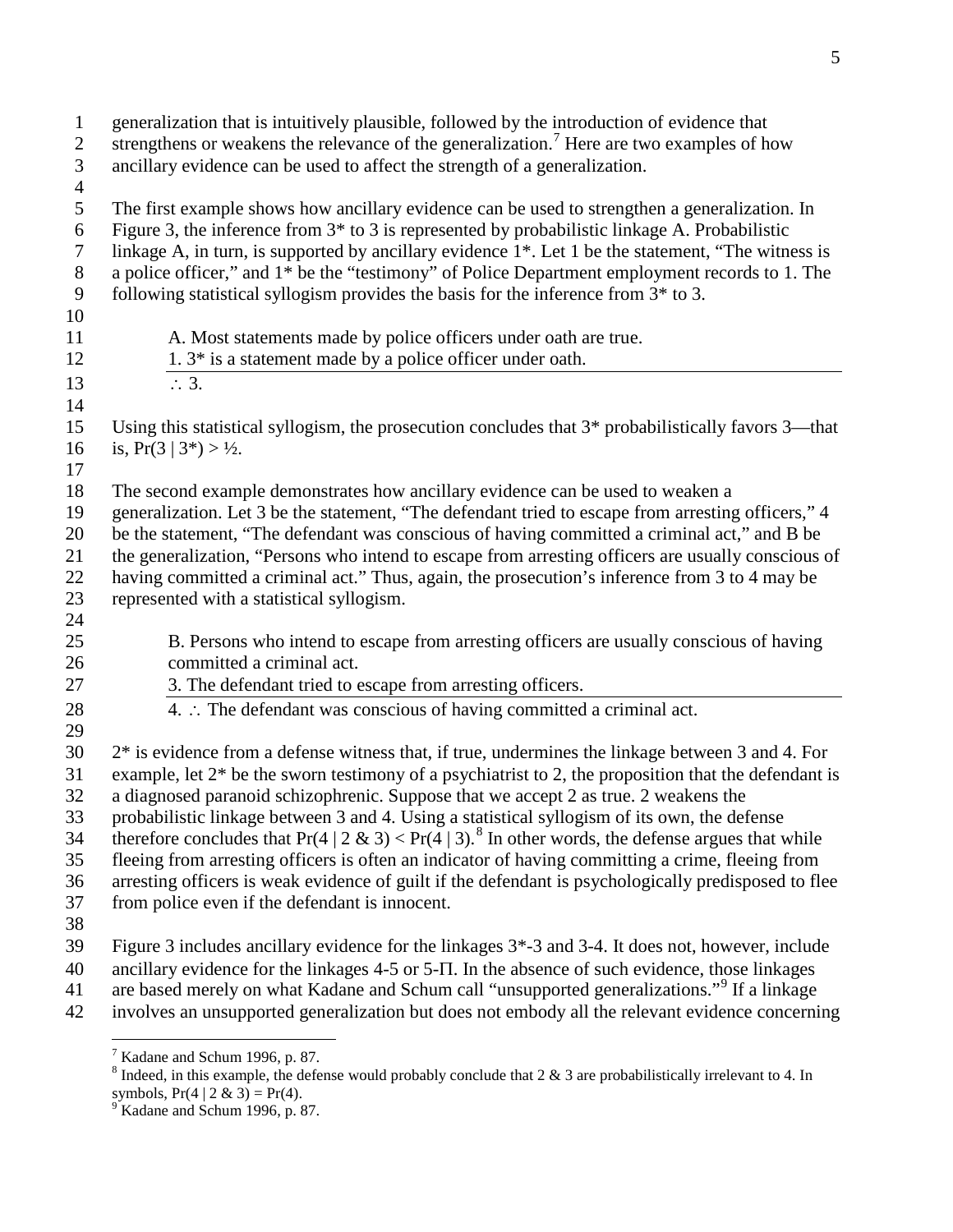the directly relevant evidence or interim hypothesis that constitutes the starting point for the linkage, then the linkage is weak. It fails to confer a high probability on its conclusion. 

#### **II. A Formal Statement of the Jewish Hearsay Argument**

# **A. The Argument Formulated**

 In his written work on the resurrection, William Lane Craig has defended a version of the Jewish hearsay argument, along with a reply to various objections. The essence of the argument may be found in the following passage taken from his book-length defense of the historicity of Jesus's resurrection:

 9. *The Jewish polemic presupposes the empty tomb.* From information unintentionally furnished by Matthew, we know that the Jewish opponents of the Christian Way did not deny that Jesus's tomb was empty. Instead they charged that the disciples had stolen Jesus' body. From here the controversy over the guard at the tomb sprang up. The entire polemic presupposes that the tomb was empty. The proclamation "He is risen from the dead" (Mt. 27:64) prompted the Jews to respond, "His disciples … stole him away" (Mt. 28:13). Why? The most probable answer is that they could not deny the fact of the empty tomb and had to come up with an alternative explanation. So they said the disciples stole the body and from there it all began. Even the gardener hypothesis is an attempt to explain away the empty tomb. The fact that the Jewish polemic never denied that Jesus' tomb was empty, but only tried to explain it away is persuasive evidence that the tomb 24 was in fact empty.<sup>[10](#page-5-0)</sup> 

What is the argument here? Putting together the pieces, we have the following argument.

- (1\*) Matthew 28:13 claims "the Jews" accused the disciples of stealing the body of Jesus.
- (2) ∴The Jewish opponents of the Christian Way did accuse the disciples of stealing the body of Jesus.
- (3) The accusation that the disciples stole the body of Jesus presupposes the tomb was empty.

 (4) The best explanation of (2) is that the Jewish opponents could not deny the fact of the empty tomb and had to come up with an alternative explanation.

- 35 (5) ∴  $(1^*)$  is strong evidence that the tomb of Jesus was empty.
- 

For reasons I will discuss later in this paper, the above argument is clearly invalid as it stands.

For this very reason, Craig's critics are likely to dismiss his argument. This is unfortunate,

however, since the above argument barely begins to scratch the surface of his research on the

Jewish hearsay evidence. Indeed, after reviewing the entirety of his written work on that

evidence, one is struck by the sheer quantity of facts and arguments that could be incorporated

into a stronger version of the Jewish hearsay argument, items that Craig has, so far at least, been

content to hold in reserve as rebuttal evidence. As I will show below, Craig's seemingly simple

<span id="page-5-0"></span>Jewish hearsay argument is actually a sophisticated inductive argument based upon a complex

Craig 1989, p. 371.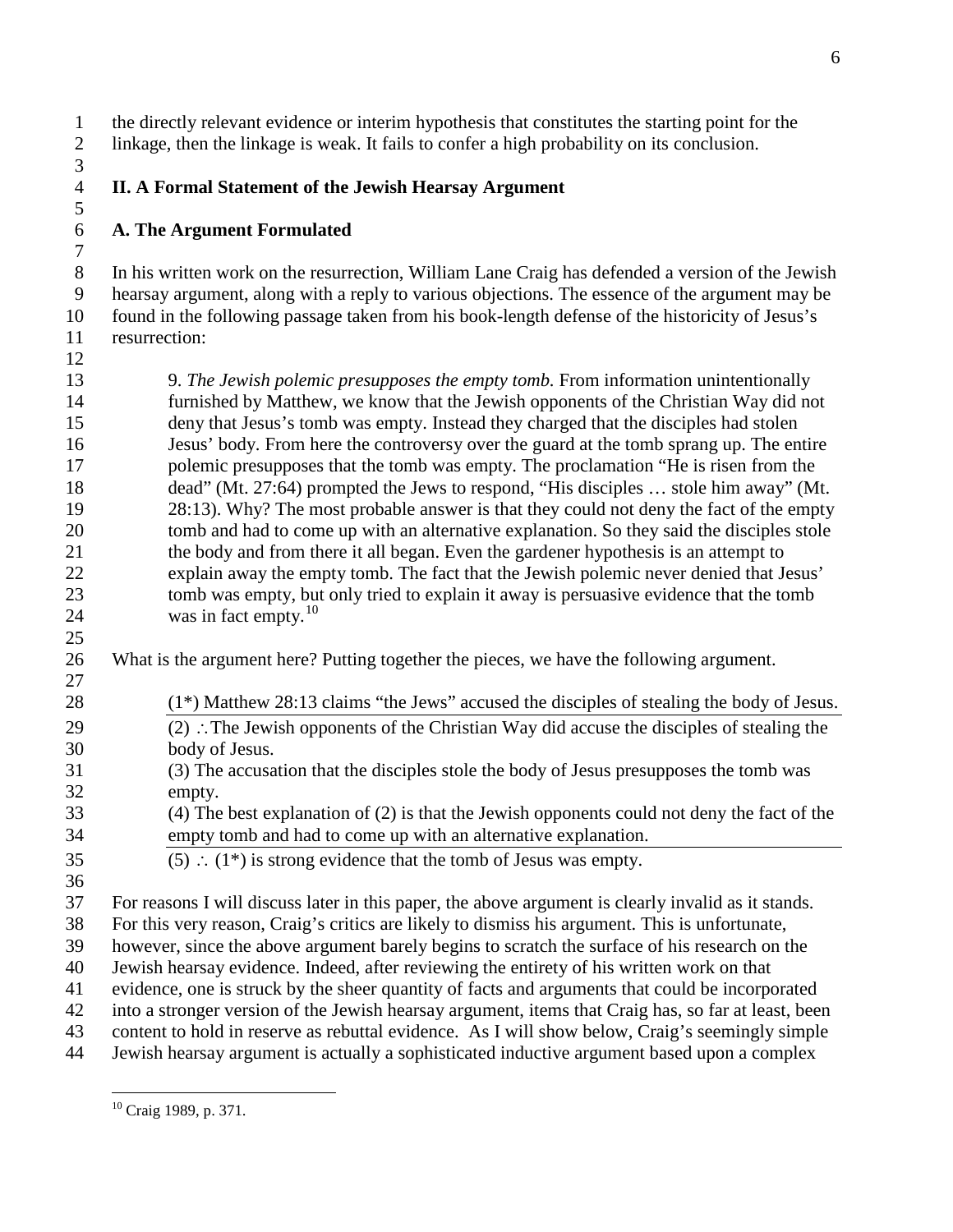- body of evidence. By my count, over 19 separate inductive arguments are at play. Moreover, if
- one includes skeptical objections and Craig's replies to those objections, more than 52
- propositions are relevant to the Jewish hearsay argument. Thus, in order to consider the total
- 4 evidence relevant to the Jewish hearsay evidence, we need to consider more than just the above argument. We must also consider his answers to his critics.
- argument. We must also consider his answers to his critics.
- 

## **B. Evidence Charts and Key Lists for the Jewish Hearsay Argument**

Given the sheer size and complexity of the evidence and intermediate conclusions Craig has

adduced in defense of the Jewish hearsay argument, his entire work on the subject is a perfect

candidate for a Wigmorean analysis. Let us now turn to the task of conducting such an analysis.

Let us begin by presenting the Jewish hearsay evidence in terms of the distinction previously

- made between directly relevant evidence and indirectly relevant evidence. If we replace
- "prosecution" with "Christian apologist" and "defense" with "skeptics," then the following is the

key list for the Jewish hearsay evidence, as discussed and defended by Craig.



**Chart 1. Jewish Hearsay Evidence—Part I**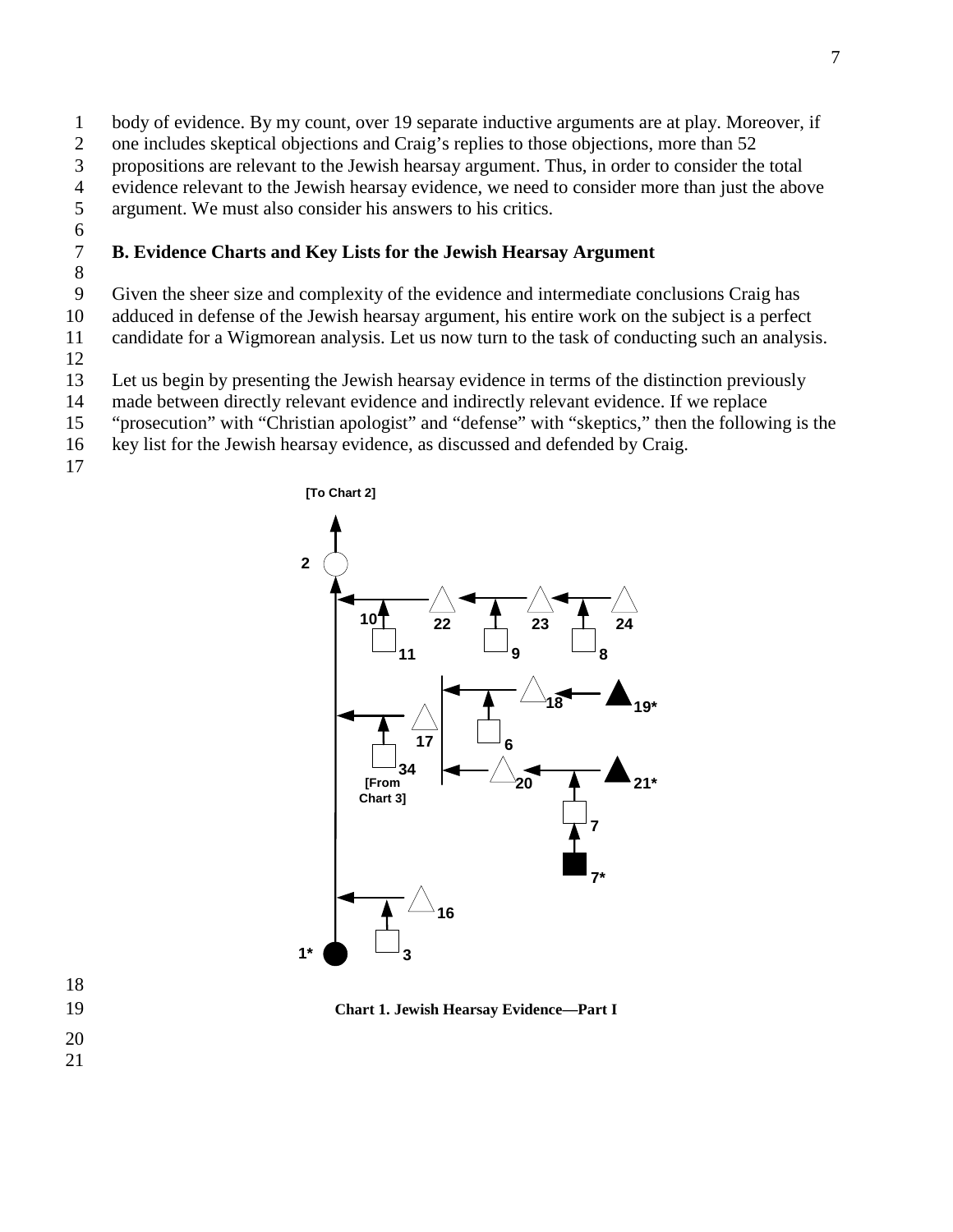#### 1 **CHRISTIAN APOLOGIST**

- 2
- $1^*$ . Matthew 28:13 claims "the Jews" accused the disciples of stealing the body of Jesus.<sup>[11](#page-7-0)</sup>
- 4 2. The Jewish opponents of the Christian Way accused the disciples of stealing the body of  $5 \text{ Jesus.}^{12}$  $5 \text{ Jesus.}^{12}$  $5 \text{ Jesus.}^{12}$
- 
- 6 6. The historicity of the Jewish hearsay does not depend upon the historicity of Matthew's guard 7 story.<sup>[13](#page-7-2)</sup>
- 8 7. The accusation of theft was "widely spread among Jews to this day."<sup>[14](#page-7-3)</sup>
- 9 7\*. Matthew 18:15 testimony to 7.
- 10 8. Jesus was buried honorably.<sup>[15](#page-7-4)</sup>
- 11 9. The location of the burial site was known.<sup>[16](#page-7-5)</sup>
- 12 10. If the Jewish opponents of the Christian Way did not know what had happened to Jesus'
- 13 corpse, they probably would have denied the empty tomb, not accused the disciples of stealing 14 the body of Jesus.
- 15 11. The Jews tried to explain away the empty tomb by accusing the disciples of stealing the body
- 16 of Jesus, rather than denying it.
- 17 34. Matthew's guard story contains many non-Matthean linguistic traits.

#### 19 **SKEPTICS**

20

- 21 17. We do not know what constituted the earliest Jewish hearsay concerning the empty tomb.
- 22 18. Matthew 27:62-66; 28:4, 11-15 is an uncorroborated, Christian story that bears the earmarks 23 of a legend.
- 24 19\*. Matthew's testimony (27:62-66; 28:4, 11-15).
- 25 20. Contemporary Jews did not care what happened to Jesus's body after his death.<sup>[17](#page-7-6)</sup>
- 26 21<sup>\*</sup>. The extant writings of one contemporary Jew, Josephus, do not mention what happened to
- 27 Jesus' body after his death. $^{18}$  $^{18}$  $^{18}$
- 22. The Jews came to believe that the tomb was empty only through Christian tradition.<sup>[19](#page-7-8)</sup>
- 29  $\,$  23. No one knew what had happened to the body.<sup>[20](#page-7-9)</sup>
- 30 24. Jesus did not have a regular burial. $^{21}$  $^{21}$  $^{21}$
- 31
- <span id="page-7-1"></span><span id="page-7-0"></span>32

<span id="page-7-9"></span>

<sup>&</sup>lt;sup>11</sup> Craig 1989, p. 371.<br><sup>12</sup> Craig 1989, p. 371.<br><sup>13</sup> "Reply to Evan Fales: On the Empty Tomb of Jesus," *Philosophia Christi* 3 (2001): 67-76.<br><sup>14</sup> "Reply to Evan Fales: On the Empty Tomb of Jesus," *Philosophia Christi* 

<span id="page-7-2"></span>

<span id="page-7-4"></span><span id="page-7-3"></span>http://www.leaderu.com/offices/billcraig/docs/visions.html.

<span id="page-7-5"></span><sup>&</sup>lt;sup>16</sup> William Lane Craig, "Visions of Jesus: A Critical Assessment of Gerd Lüdemann's Hallucination Hypothesis," http://www.leaderu.com/offices/billcraig/docs/visions.html.

<span id="page-7-6"></span><sup>17</sup> Evan Fales, "Successful Defense? A Review of *In Defense of Miracles*" *Philosophia Christi* 3 (2001): 7-35 at 27- 28.

<span id="page-7-7"></span><sup>18</sup> Evan Fales, "Successful Defense? A Review of *In Defense of Miracles*" *Philosophia Christi* 3 (2001): 7-35 at 27- 28.

<span id="page-7-8"></span><sup>&</sup>lt;sup>19</sup> Gerd Lüdemann, *The Resurrection of Jesus: History, Experience, Theology* (London, SCM Press: 1994), p. 124.<br><sup>20</sup> Gerd Lüdemann, *The Resurrection of Jesus: History, Experience, Theology* (London, SCM Press: 1994), p.

<span id="page-7-10"></span>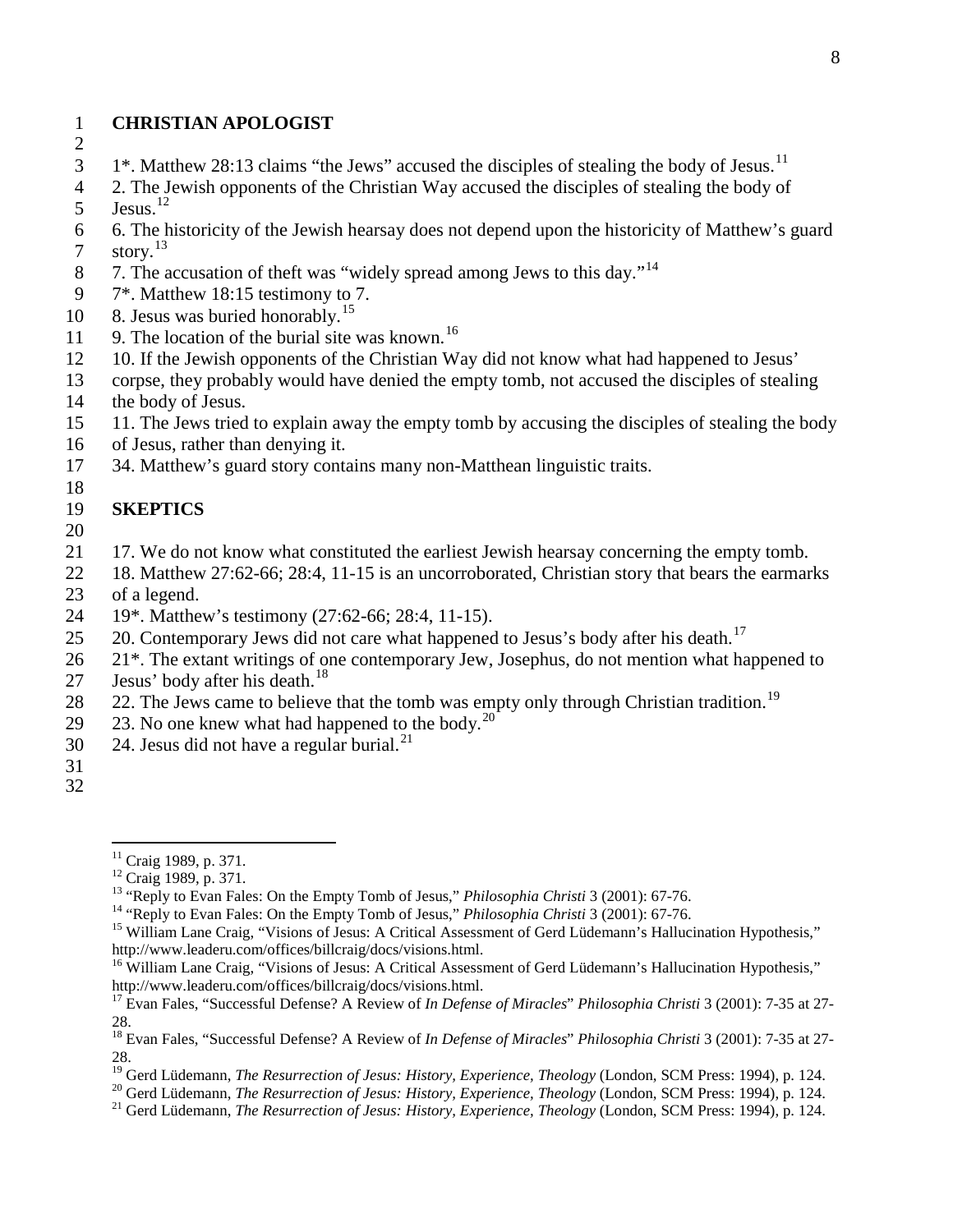

**Chart 2. Jewish Hearsay Evidence--Part II**

<span id="page-8-3"></span> $\frac{3}{4}$ 

**CHRISTIAN APOLOGIST**

6 3. The accusation that the disciples stole the body of Jesus presupposes the tomb was empty.<sup>[22](#page-8-0)</sup>

4. The best explanation of 2 is that the Jewish opponents could not deny the fact of the empty

8 tomb and had to come up with an alternative explanation.<sup>[23](#page-8-1)</sup>

9  $\,$  5. 1\* is strong evidence that the tomb of Jesus was empty.<sup>[24](#page-8-2)</sup>

- 10. If the Jewish opponents of the Christian Way did not know what had happened to Jesus'
- corpse, they probably would have denied the empty tomb, not admitted the empty tomb by trying

<span id="page-8-2"></span><span id="page-8-1"></span><span id="page-8-0"></span>12 to explain it away with the accusation that the disciples stole the body of Jesus.  $2^{\frac{25}{9}}$  $2^{\frac{25}{9}}$  $2^{\frac{25}{9}}$ 

<sup>&</sup>lt;sup>22</sup> Craig 1989, p. 371.<br><sup>23</sup> Craig 1989, p. 371.<br><sup>24</sup> Craig 1989, p. 371.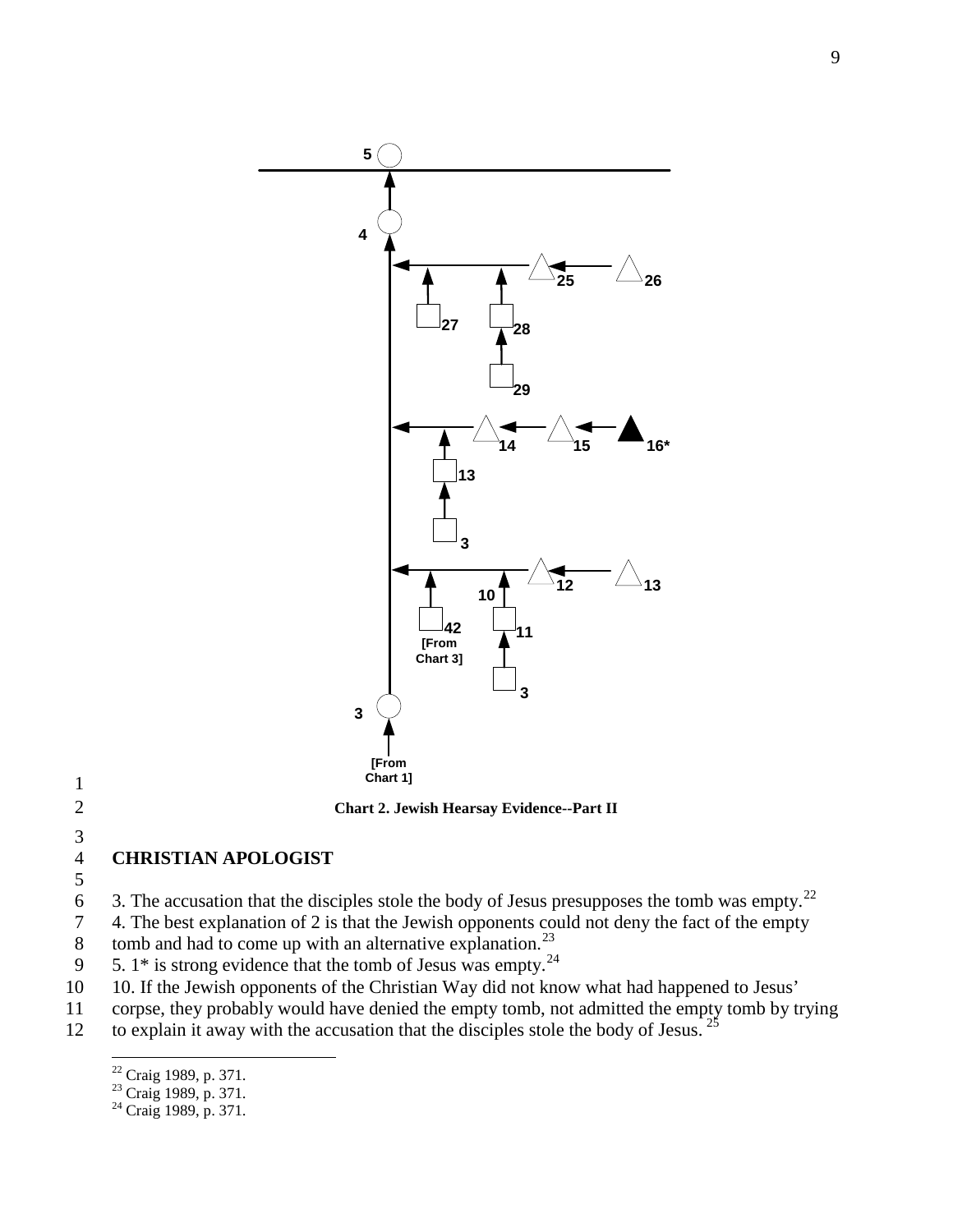- 1 11. The Jewish opponents of the Christian Way admitted the empty tomb by trying to explain it
- 2 away with the accusation that the disciples stole the body of Jesus.
- 3 27. Joseph would not have kept silent once the disciples began to proclaim the resurrection in 4 Jerusalem.<sup>[26](#page-9-0)</sup>
- 5 28. Joseph's servants would not have kept silent.<sup>[27](#page-9-1)</sup>
- 6 29. Apologetic hypothesis that Joseph probably had servants assist him in removing the corpse
- 7 and preparing it for burial.
- 8 42. Matthew's guard story, including the Jewish hearsay, originated in Jerusalem prior to its
- 9 destruction in 70 CE.
- 10

# 11 **SKEPTICS**

- 12
- 13 12. It was impossible for anyone to check out the truth of the guard story or the empty tomb.<sup>[28](#page-9-2)</sup>
- 14 13. Skeptical hypothesis that the Jewish hearsay is post-70 CE.
- 15 14. The Jews, who would naturally assume that a physical resurrection was meant, argued as
- 16 they did only because it would have been "colorless" to say the tomb was unknown or lost.<sup>[29](#page-9-3)</sup>
- 17 15. The Matthean narrative presupposes the preaching of the resurrection.
- 18 16\*. The Gospel of Matthew.
- 19 25. The Jewish opponents of the Christian Way would not be in a position to know who had
- 20 buried Jesus or where he had been buried. $30$
- 21 26. Skeptical hypothesis that Joseph of Arimathea acted on his own, or only in partnership with
- 22 Nicodemus, in burying Jesus. $31$

<span id="page-9-5"></span><sup>31</sup> Robert H. Gundry, "Trimming the Debate" in *Jesus' Resurrection: Fact or Figment?* (ed. Paul Copan and Ronald K. Tacelli, Downers Grove: InterVarsity, 2000), pp. 107-08.

 <sup>25</sup> Craig 1989, p. 371; *idem,* "Did Jesus Rise from the Dead?" *Jesus Under Fire: Modern Scholarship Reinvents the* 

<span id="page-9-0"></span><sup>&</sup>lt;sup>26</sup> Robert H. Gundry, "Trimming the Debate" in *Jesus' Resurrection: Fact or Figment?* (ed. Paul Copan and Ronald

<span id="page-9-1"></span>K. Tacelli, Downers Grove: InterVarsity, 2000), pp. 107-08.<br><sup>27</sup> Robert H. Gundry, "Trimming the Debate" in *Jesus' Resurrection: Fact or Figment?* (ed. Paul Copan and Ronald K. Tacelli, Downers Grove: InterVarsity, 2000),

<span id="page-9-2"></span><sup>&</sup>lt;sup>28</sup> Karl Martin Fischer, *Das Ostergeschehen*, 2d ed. (Göttingen, Vandenhoeck & Ruprecht, 1980), pp. 63-64, cited in Craig 1989, p. 371; Michael Goulder, "The Explanatory Power of Conversion-Visions" *Jesus' Resurrection: Fact or Figment?* (ed. Paul Copan and Ronald K. Tacelli, Downers Grove, Illinois: InterVarsity, 2000), p. 101; Peter Carnley, *The Structure of Resurrection Belief* (Oxford: Clarendon Press, 1987), pp. 55-56.

<span id="page-9-3"></span>

<sup>&</sup>lt;sup>29</sup> Robert Mahoney, *Two Disciples at the Tomb*, TW6 (Bern: Herbert Lang, 1974), p. 159, cited in Craig 1989, p. 372.

<span id="page-9-4"></span><sup>&</sup>lt;sup>30</sup> Robert H. Gundry, "Trimming the Debate" in *Jesus' Resurrection: Fact or Figment?* (ed. Paul Copan and Ronald K. Tacelli, Downers Grove: InterVarsity, 2000), pp. 107-08.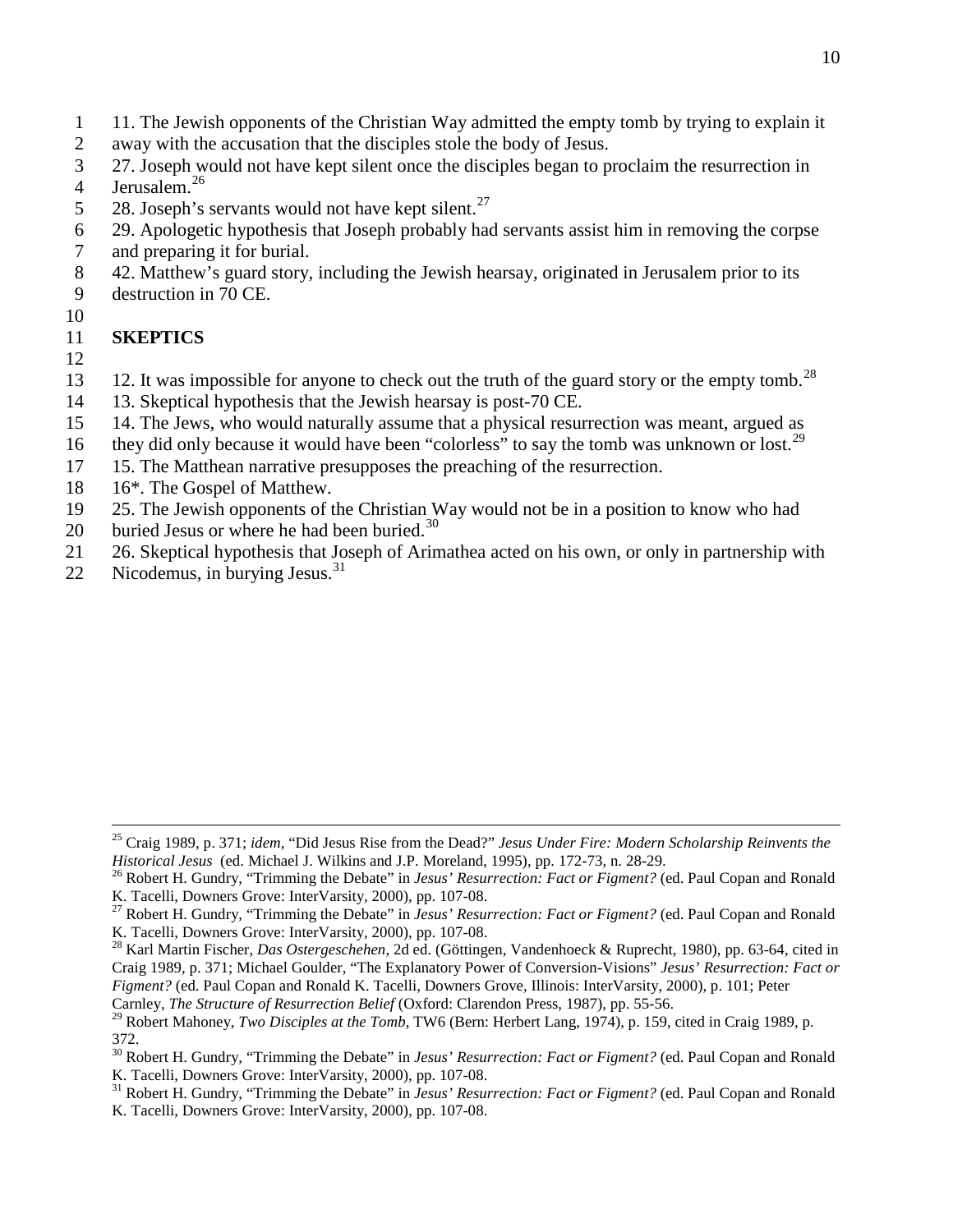

**Chart 3. Tradition History Evidence** 

## **CHRISTIAN APOLOGIST**

 $\frac{1}{2}$ 

1\*. Matthew 28:13 claims "the Jews" accused the disciples of stealing the body of Jesus.

2. The Jewish opponents of the Christian Way accused the disciples of stealing the body of Jesus.

- 30. There was a back-and-forth exchange between Christians and Jews as illustrated by Craig's 9 reconstruction.
- 46. 2 was probably the Jewish reaction to the apostolic proclamation of Jesus' resurrection.

47. Matthew 28:11 testimony to a guard at the tomb.

- 48. The Christian reaction to 2 was probably the claim, "The guard at the tomb would have prevented any such theft."
- 49. Matthew 28:11 testimony to the disciples stealing the body while the guard slept.
- 50. 49 was probably the Christian reaction to 48.
- 51. Matthew 28:12 testimony to the chief priests bribing the guard to accusing the disciples of
- stealing the body while the guard slept.
- 52. 51 was probably the Christian response to 49.
- <span id="page-10-0"></span>31. Justin's testimony (in *Dialogue with Trypho* 108) mentions an accusation of theft.
- 34. Matthew's guard story contains many non-Matthean linguistic traits.
- 35. The narrative itself contains many non-Matthean linguistic traits: έπαύριον , παρασκευή ,
- <span id="page-10-1"></span>πλάυος / πλάυη , ηουστωδία , άσφαλίξω , σφραγίξω . [33](#page-10-2)

 Craig 1989, p. 207. For a critique, see Richard C. Carrier, "The Plausibility of Theft" in *The Empty Tomb: Jesus Beyond the Grave* (ed. Robert M. Price and Jeffery Jay Lowder, Buffalo: Prometheus, 2005), p. 363.<br><sup>33</sup> Craig 1989, p. 210, n. 25. Cf. William Lane Craig, "The Guard at the Tomb," *New Testament Studies* 30 (1984):

<span id="page-10-2"></span><sup>279-80.</sup>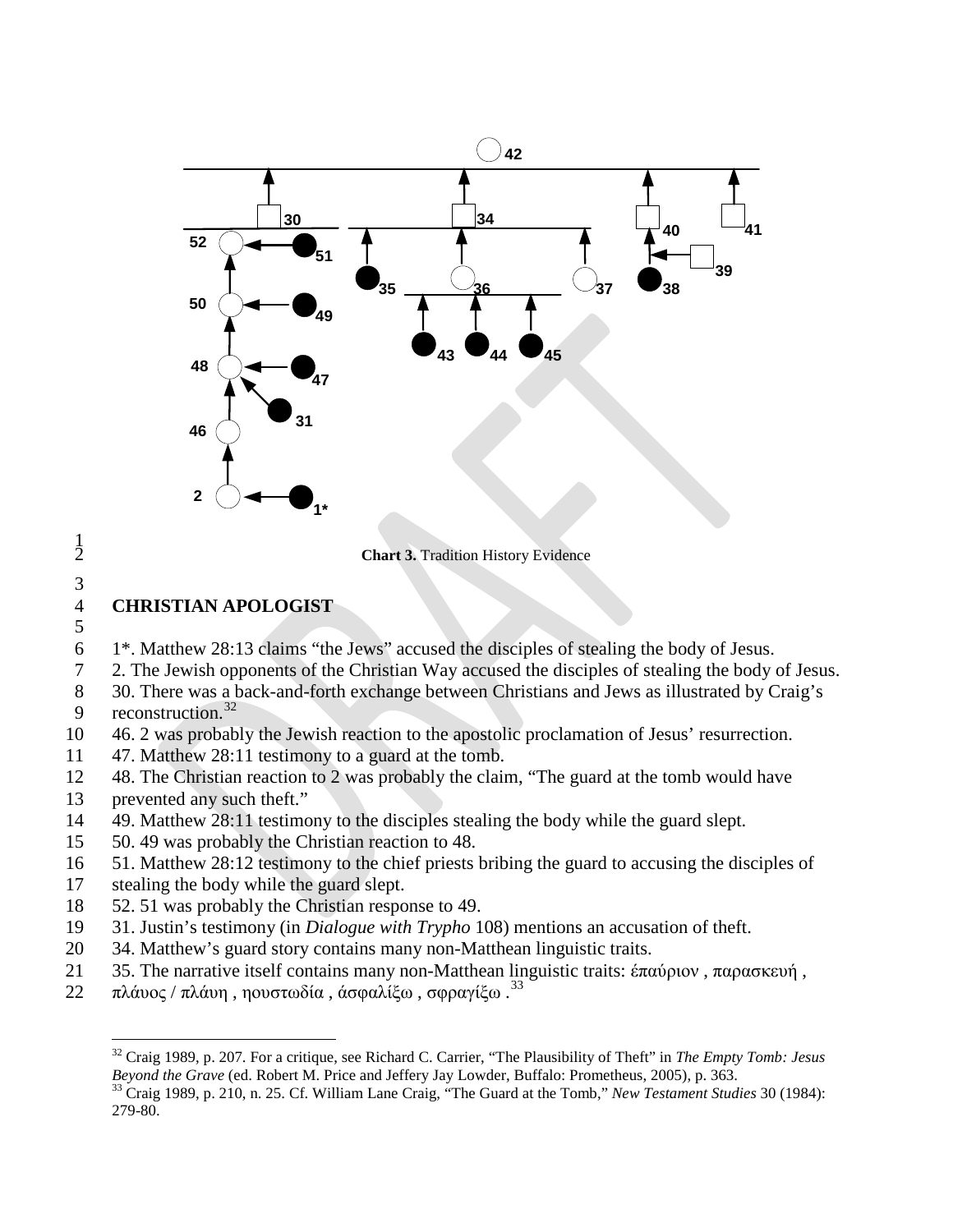- 1 36. The expression 'chief priests and Pharisees' is unusual for Matthew and never appears in
- 2 Mark or Luke, but is common in John.<sup>[34](#page-11-0)</sup>
- 43. The expression 'chief priests and Pharisees' appears only once in Matthew (21:45).<sup>[35](#page-11-1)</sup>
- 44. The expression 'chief priests and Pharisees' never appears in Mark or Luke.<sup>[36](#page-11-2)</sup>
- 5 45. The expression 'chief priests and Pharisees' is common in John  $(7:32,45; 9:47,57; 18:3)$ .<sup>[37](#page-11-3)</sup>
- 6 37. The expression τή τρίτη ήμέρα indicates tradition, for Matthew everywhere changes this
- 7 expression to μετά τρείς ήμέρας.<sup>[38](#page-11-4)</sup>
- 8 38. The Gospel of Peter contains testimony to a guard being placed at the tomb.
- 9 39. The verbal similarities between Matthew's story of the guard and the Gospel of Peter's
- 10 version are virtually non-existent.<sup>[39](#page-11-5)</sup>
- 11 40. The Gospel of Peter may well know a non-Matthean tradition of the guard story.
- 12 41. The time span involving such a developing pattern of response and counter-response pushes
- 13 the dispute back before 70, prior to the destruction of Jerusalem.<sup>[40](#page-11-6)</sup>
- 14 42. Matthew's guard story, including the Jewish hearsay, was inherited from pre-Matthean
- 15 tradition that originated in Jerusalem prior to its destruction in 70 CE.
- 16
- 17 **SKEPTICS:** None

<span id="page-11-1"></span><span id="page-11-0"></span>

<sup>&</sup>lt;sup>34</sup> For a critique, see Carrier 2005, p. 363.<br><sup>35</sup> Craig 1984, pp. 279-80; Craig 1989, p. 210, n. 25.<br><sup>36</sup> Craig 1984, pp. 279-80; Craig 1989, p. 210, n. 25.<br><sup>37</sup> Craig 1984, pp. 279-80; Craig 1989, p. 210, n. 25.<br><sup>38</sup> Cr

<span id="page-11-3"></span><span id="page-11-2"></span>

<span id="page-11-5"></span><span id="page-11-4"></span><sup>39</sup> Craig 1989, p. 207. Cf. Craig 1984, n. 15, where he writes, "That the Gospel of Peter *knows* a non-Matthean tradition of the guard story also indicates that the story did not originate with Matthew" (my emphasis). For a critique, see Carrier 2005, p. 359.

<span id="page-11-6"></span><sup>40</sup> William Lane Craig, "Closing Response" in *Jesus' Resurrection: Fact or Figment?* (ed. Paul Copan and Ronald K. Tacelli, Downers Grove: Intervarsity Press, 2000), 177.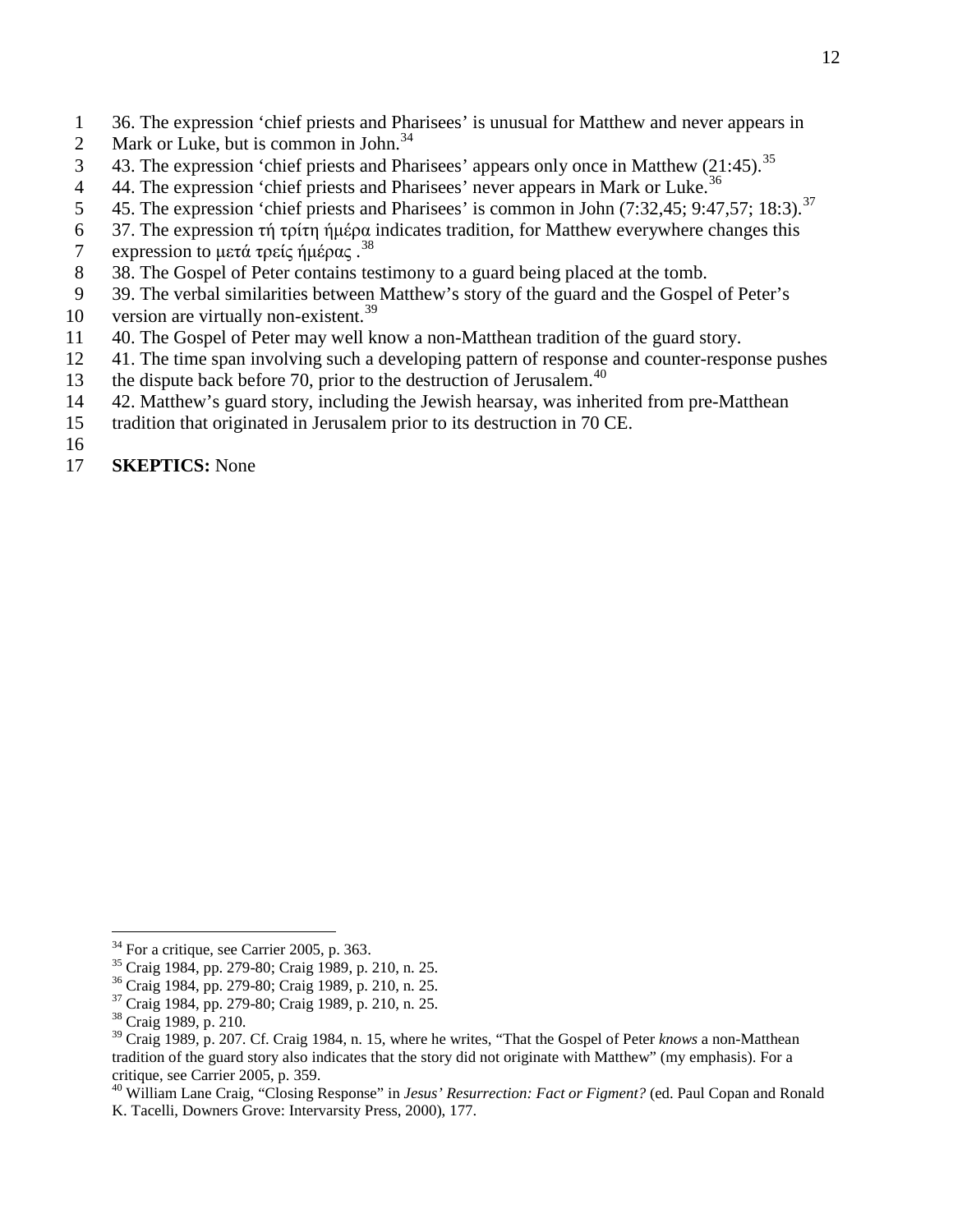

# $\frac{3}{4}$

# **CHRISTIAN APOLOGIST**

- $\frac{5}{6}$
- 53. The issue of the existence of the guard at the tomb should be left as an open question.
- 54. There is good evidence against the existence of the guard at the tomb.<sup>[42](#page-12-1)</sup>
- 55. The obvious bias of the story is inconclusive evidence against the existence of the guard at the tomb.
- 56. The story is an apologetic answering the allegation that the disciples stole the body.
- 11  $\,$  57. 56 is does not necessarily mean that the story is unhistorical.<sup>[43](#page-12-2)</sup>
- <span id="page-12-0"></span>58. 59 provides no evidence against the existence of the guard at the tomb.

<sup>&</sup>lt;sup>41</sup> Craig 1989, p. 221.<br><sup>42</sup> Craig 1989, p. 218.<br><sup>43</sup> Craig 1989, p. 211.

<span id="page-12-1"></span>

<span id="page-12-2"></span>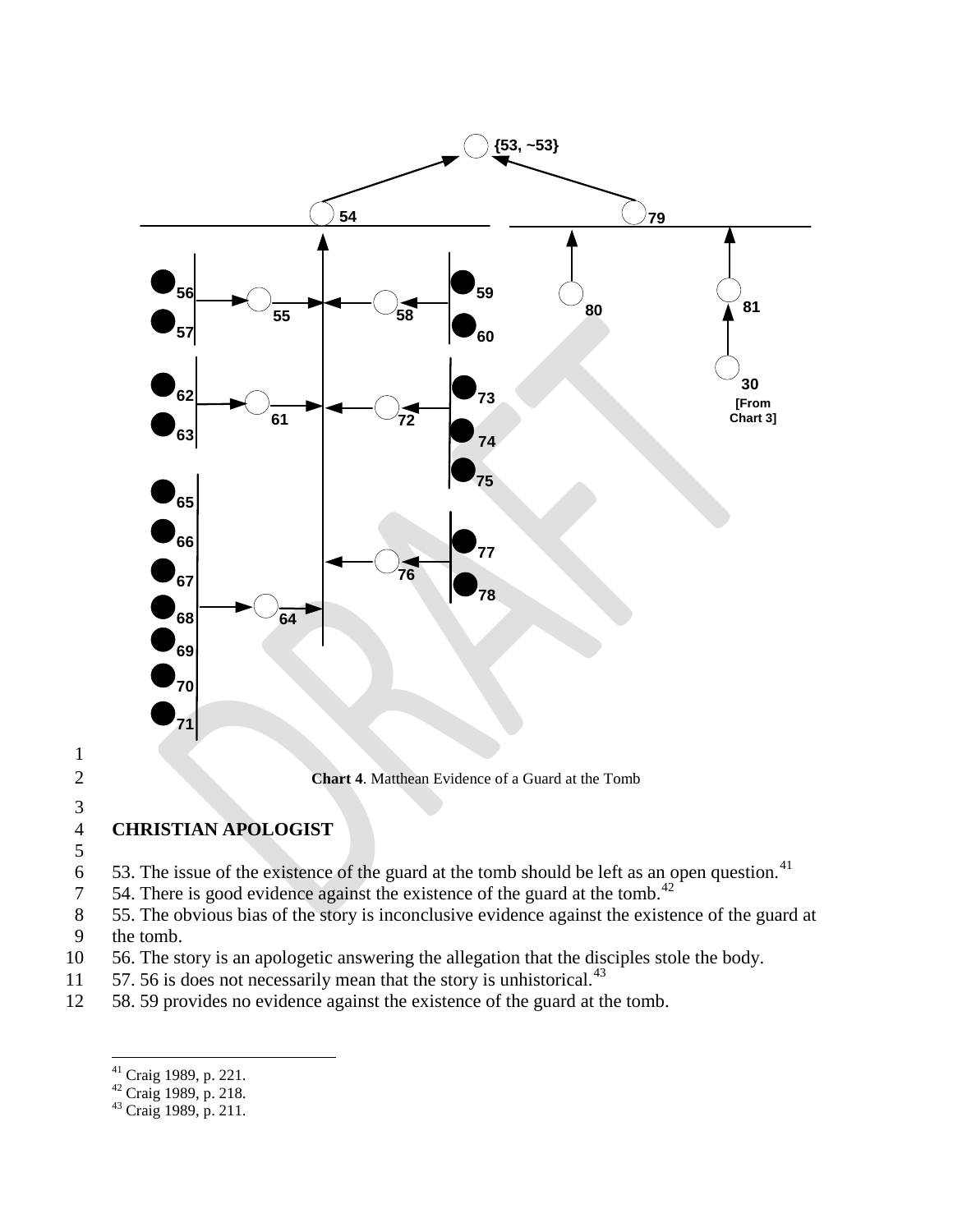- 59. Theological objection that the story overshoots the remaining witness of the New Testament
- 2 that Jesus only appeared to his own, but remained hidden to his enemies.
- 60. The account says nothing about any appearance of Jesus to the guards at all.<sup>[45](#page-13-1)</sup>
- 61. 62 provides no evidence against the existence of the guard at the tomb.
- 62. Skeptical objection that the chief priests and Pharisees would not go to Pilate on the sabbath
- 6 day.<sup>[46](#page-13-2)</sup>
- 7 63. The chief priests and Pharisees were hypocrites.
- 64. Inherent absurdities in the story are inconclusive evidence against the existence of the guard.
- 65. Skeptical objection that the guards would not know that it was the disciples who stole the
- body because they were asleep.<sup>4</sup>
- 66. 65 assumes the Jews could not have fabricated a stupid cover-up story.
- 67. Lack of alternative suspects for the hypothesized theft made the guards' inference
- reasonable.
- 68. Skeptical objection that a Roman guard would never agree to spread a story for which they
- 15 could be executed.<sup>[49](#page-13-5)</sup>
- 16 69. The guard may not have been Roman.<sup>[50](#page-13-6)</sup>
- 70. Even if the guard were Roman, perhaps the Jewish authorities told the governor of the
- 18 guard's loyal service.<sup>[51](#page-13-7)</sup>
- 71. The guard had nothing to lose by cooperating with the Jewish leadership, since the emptiness
- 20 of the tomb would have exposed their failure anyway.<sup>[52](#page-13-8)</sup>
- 72. Omission is inconclusive as a test for historicity.
- 22  $\%$  73. The story is not related in the pre-Markan passion story nor in the other gospels.<sup>[53](#page-13-9)</sup>
- 74. Perhaps the pre-Markan passion story and the other gospels don't mention the story because
- 24 the guard played virtually no role in the events of the discovery of the empty tomb.<sup>[54](#page-13-10)</sup>
- 75. The Evangelists often inexplicably omit what seems to be major incidents known to them.
- 76. 77 is inconclusive evidence against the existence of the guard.
- 27 77. The story presupposes not only that Jesus predicted his resurrection in three days, but also
- 28 that the Jewish authorities understood this clearly while the disciples remained in ignorance.<sup>[55](#page-13-11)</sup>
- 78. 77 is essentially an argument from silence against the Jewish authorities learning that Jesus
- predicted his resurrection.
- $79.$  There is good evidence for the existence of the guard at the tomb.<sup>[56](#page-13-12)</sup>
- 80. If the guard is a Christian invention aimed at refuting the Jewish allegation that the scheming
- <span id="page-13-13"></span><span id="page-13-12"></span><span id="page-13-11"></span><span id="page-13-10"></span><span id="page-13-9"></span><span id="page-13-8"></span><span id="page-13-7"></span><span id="page-13-6"></span><span id="page-13-5"></span><span id="page-13-4"></span><span id="page-13-3"></span><span id="page-13-2"></span><span id="page-13-1"></span><span id="page-13-0"></span>disciples had stolen the body, then the writer has not done a very good job.<sup>[57](#page-13-13)</sup>
	-
	-
	-
	-
	- <sup>44</sup> Craig 1989, p. 211.<br><sup>45</sup> Craig 1989, p. 212.<br><sup>46</sup> Craig 1989, p. 212.<br><sup>47</sup> Craig 1989, pp. 212-13.<br><sup>49</sup> Craig 1989, pp. 212-13.
	-
	-
	-
	- <sup>50</sup> Craig 1989, p. 214.<br><sup>51</sup> Craig 1989, p. 214.<br><sup>52</sup> Craig 1989, p. 213 n. 30.<br><sup>53</sup> Craig 1989, p. 214.<br><sup>54</sup> Craig 1989, p. 215.<br><sup>55</sup> Craig 1989, p. 214.<br><sup>56</sup> Craig 1989, p. 221.<br><sup>57</sup> Craig 1989, p. 219.
	-
	-
	-
	-
	-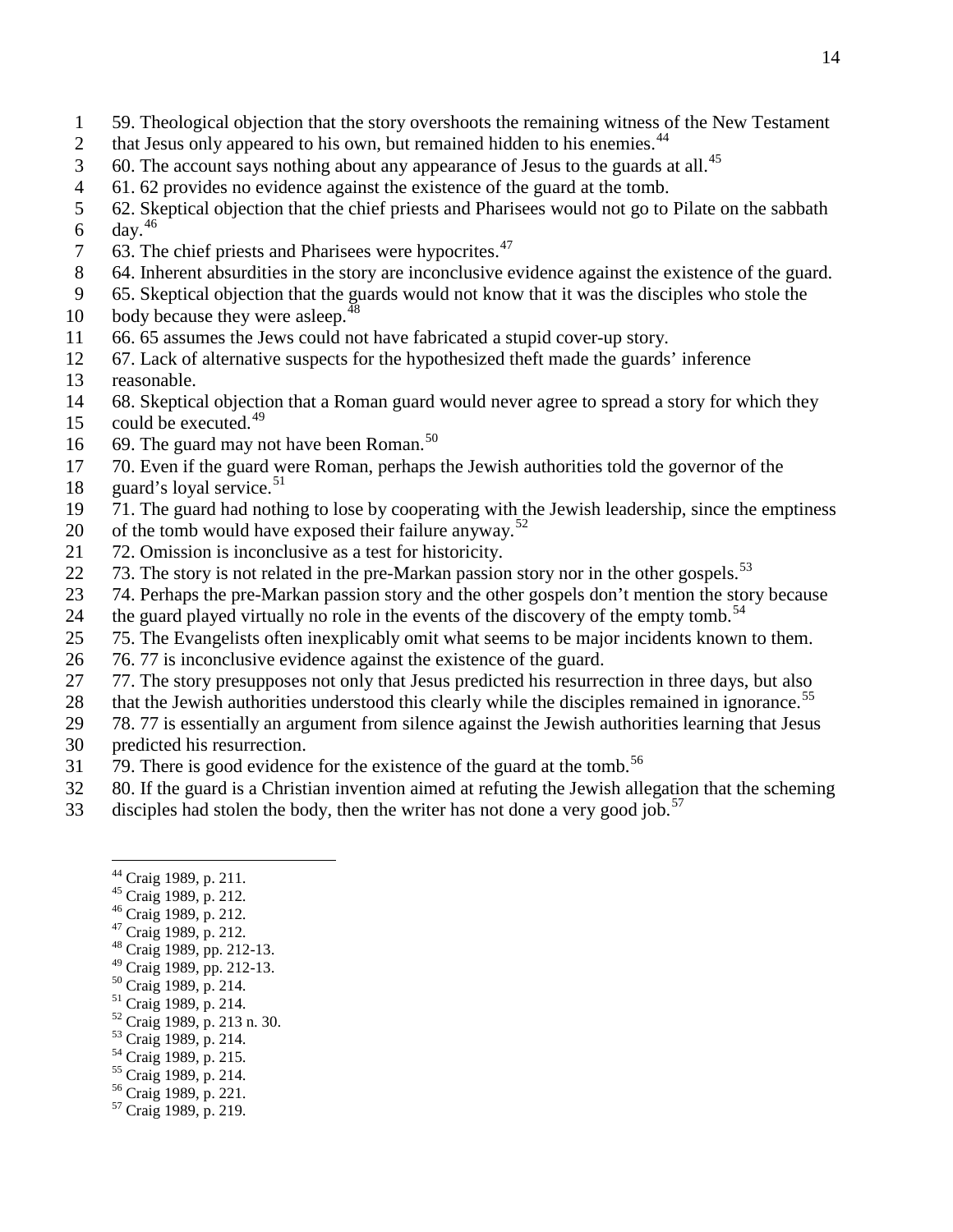- 81. If the guard had not existed, then the Jewish polemic would never have taken the course that
- 2 it did.<sup>[58](#page-14-0)</sup>
- 
- 

<span id="page-14-0"></span>Craig 1989, p. 220.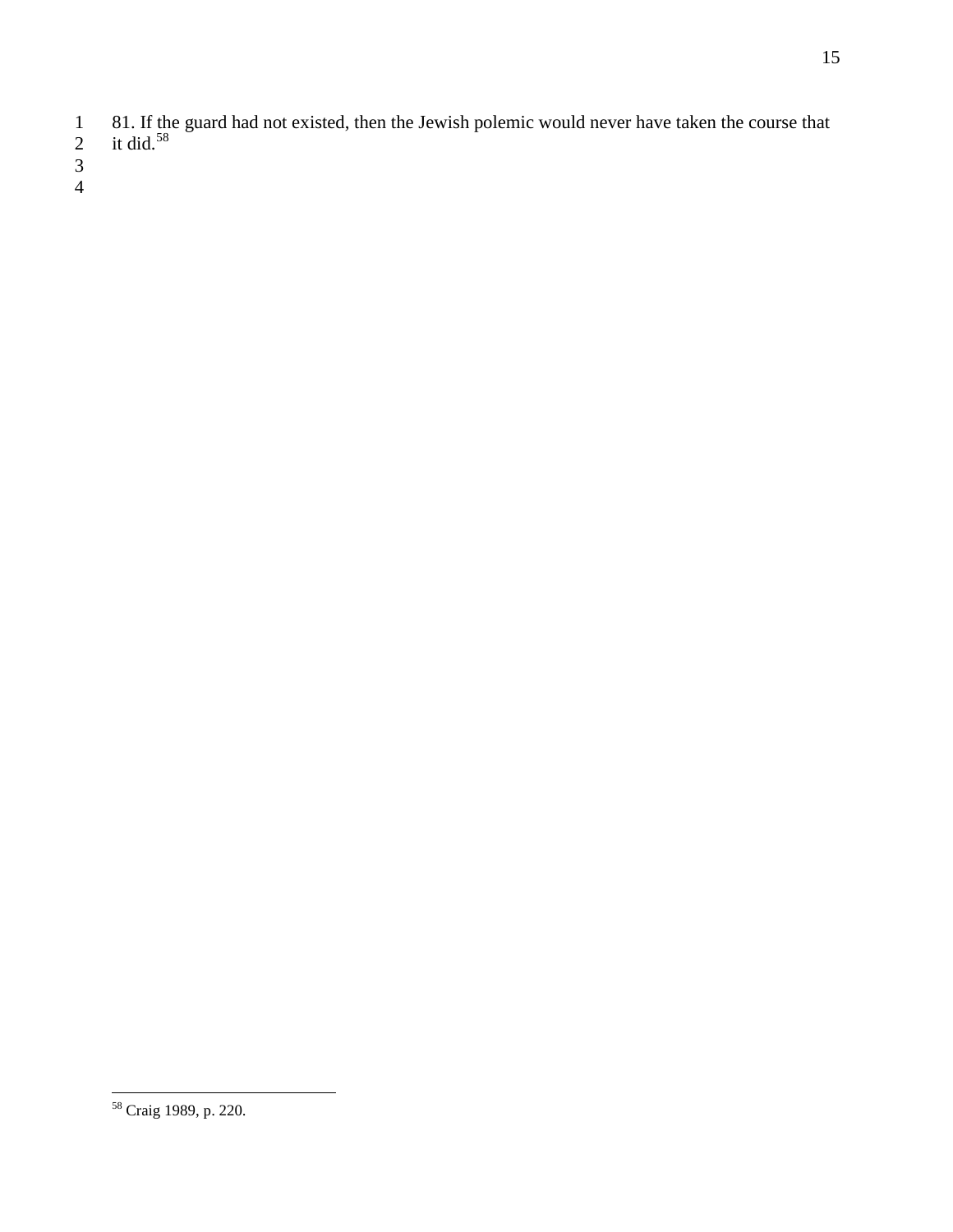- 1 **SKEPTIC**
- 
- None

 $\frac{1}{2}$ <br> $\frac{3}{4}$ <br>5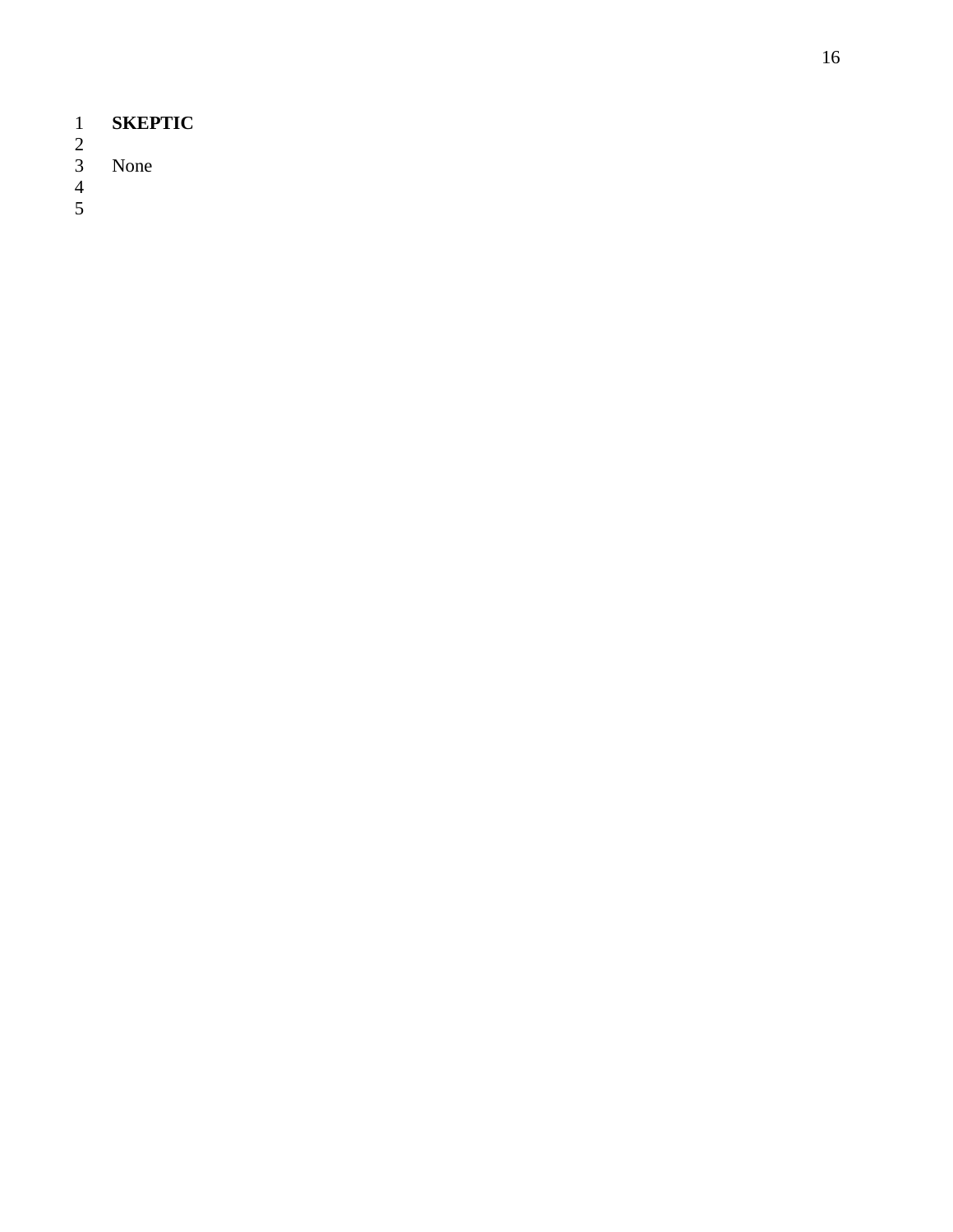## **III. A Wigmorean Analysis of the Jewish Hearsay Argument and Related Evidence**

# **A. An Analysis of the Jewish Hearsay Argument**

 $\frac{4}{5}$ We are now in a position to formally assess Craig's argument. As it stands, the Jewish hearsay argument is clearly invalid.

 1. *The inference from (1\*) to (2) is weak.* Clearly, (1\*) and (2) are not the same events; (1\*) is merely *evidence* that (2) occurred. Just because the author of the Gospel of Matthew (hereafter, "Matthew") claims an event occurred does not entail the event occurred. The inference we make 11 from  $(1^*)$  to  $(2)$  involves Matthew's credibility.<sup>[59](#page-16-0)</sup> Notice, however, that the Jewish hearsay argument contains an enormous gap: it tells us absolutely nothing about Matthew's credibility, including such crucial factors as his sincerity or objectivity. In order to bridge that gap, we would need to add a premise containing a statistical generalization about Matthew's credibility. Since the Jewish hearsay argument fails to include such a statistical generalization, however, it follows that the Jewish hearsay argument is, at best, incomplete. For the same reason, the inference from  $(1^*)$  to (2) is weak.

 2. *Premise (4) is an unsupported assertion.* The claim made in the Jewish hearsay argument's fourth step, *viz.,* that the best explanation of (2) is that the Jewish opponents could not deny the fact of the empty tomb and had to come up with an alternative explanation, is nothing but an assertion, a claim made with no evidence in support. Craig makes no attempt to show that explanation has an overall balance of background probability and explanatory power that is greater than that possessed by all alternative explanations, either collectively or individually. 

 3. *The inference from (4) to (5) is weak.* Indeed, the inference is weak three times over. 

 (a) *Even if the best explanation of (2) is that the Jewish opponents could not deny the fact of the empty tomb and had to come up with an alternative explanation, (1\*) could still fail to make it highly probable that the tomb was empty.* As we have seen, it is crucial to Craig's argument that the Jewish hearsay be dated prior to the destruction of Jerusalem. And therefore there are two ways in which the Jewish opponents might have been unable to deny the empty tomb. First, Jewish opponents might have been unable to deny the alleged fact of the empty tomb because *they were in a position to know* if the tomb was empty and it was, in fact, empty. Second, Jewish opponents might have been unable to deny the alleged fact of the empty tomb because they were *not* in a position to know if the tomb was actually empty. This would be the case if the story of the empty tomb did not originate or become well known until after 70 CE. Furthermore, upon hearing that story, it could be the case that Matthew's Jewish opponents desired to provide an alternative explanation for the empty tomb. They wanted to provide an alternate explanation for the empty tomb but, given that they were hearing about the story after 70 CE, it was impossible for anyone to check out the truth of the empty tomb. Thus, the best explanation of (2) is that the Jewish opponents could not deny the fact of the empty tomb and had to come up with an alternative explanation, but (1\*) would still fail to make an empty tomb highly probable. All that follows from (4) is the evidence makes it highly probable that the Jewish opponents could not

<span id="page-16-0"></span>Kadane and Schum 1996, p. 41.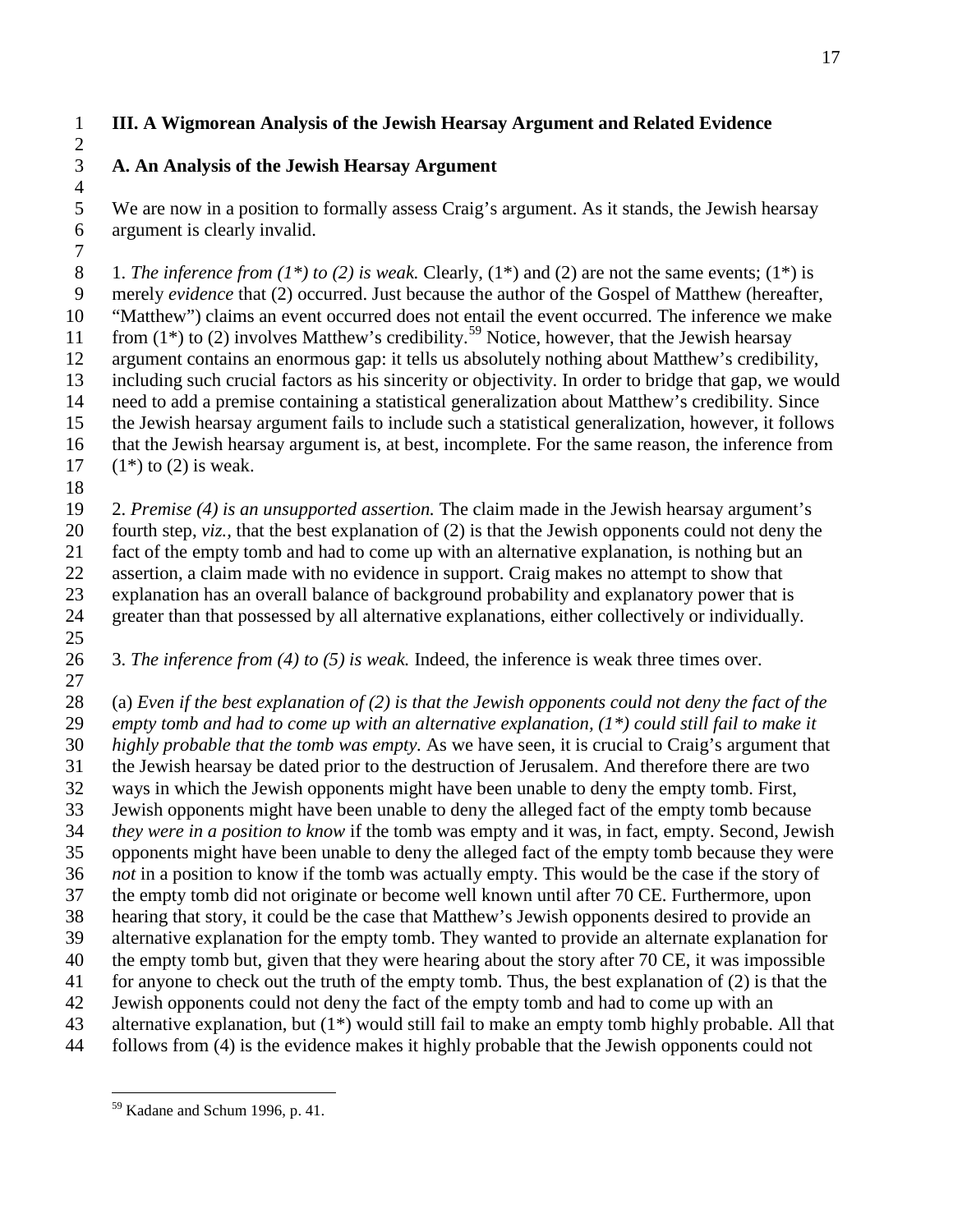deny the fact of the empty tomb—in *either* of the two senses just described—and had to come up with an alternative explanation.

 (b) *Craig assumes without argument that the Jewish opponents of the Christian Way did believe the disciples stole the body.* If, however, the Jewish accusation of theft were insincere, then the actual explanation for (2) would be insincerity, not that the Jewish opponents could not deny the fact of the empty tomb and had to come up with an alternative explanation. And Craig provides no argument to show otherwise. This also weakens the inference from (3) to (4).

 (c) *Jewish opponents of the Christian Way in the 80s were split into different factions that may not have cooperated with one another.* Craig himself suggests the idea that "the slander that the

- 12 disciples stole the body was restricted to certain quarters" among the early Christians;<sup>[60](#page-17-0)</sup> there
- seems to be no reason why the slander could not be equally restricted to certain quarters among
- first century Jews. The two best-known sects of first century Judaism were the Pharisees and the
- Sadducees, but these were by no means the only two sects. Depending on how one 'counts'
- sects, ancient historian Richard Carrier has documented between ten and thirty sects of first-
- 17 century Judaism.<sup>[61](#page-17-1)</sup> For all we know, Matthew 28:13 might simply be a report about what one
- faction was saying about the empty tomb; it could be the case that one or more of the other
- factions were saying something else entirely, something not reported by Matthew. The
- significance of this distinction would seem to be strengthened if the faction quoted by Matthew
- was not affiliated with the Sanhedrin. In fact, we know precious little about Matthew's "Jews."
- The actual Greek says 'para ioudaiois' which is just 'among Jews' (i.e., 'among *some* Jews') and
- not 'para tois ioudaiois', which would be 'among *the* Jews' (i.e., 'among *all* Jews'). Thus, we do 24 not know *which* Jews Matthew is talking about.<sup> $\delta^2$ </sup> Furthermore, the Jewish hearsay, like
- Matthew's guard story as a whole, is not included in the other gospels. Again, Craig himself
- suggests that the accusation of theft may have been "restricted to certain quarters" and therefore
- <sup>27</sup> "it cannot be ruled out that Luke or John might not have these traditions."<sup>[63](#page-17-3)</sup> This is additional
- evidence, though very weak, favoring the hypothesis that Matthew 28:13 is *not* a statement about
- what the Jewish authorities were saying about the tomb of Jesus. In any case, even if we believe
- that Matthew 28:13 accurately reports what *some* Jews were saying at the time, that belief would
- not make it more probable than not that Matthew 28:13 accurately reports what the Jewish *authorities* (i.e., the Sanhedrin) was saying at the time.
- 
- In conclusion, the Jewish hearsay argument, *as it stands,* fails to establish a high probability for the historicity of the empty tomb.
- 
- 

<span id="page-17-1"></span><span id="page-17-0"></span> Craig 1989, p. 215. <sup>61</sup> Richard Carrier, "The Spiritual Body of Christ and the Legend of the Empty Tomb" in *The Empty Tomb: Jesus Beyond the Grave* (ed. Robert M. Price and Jeffery Jay Lowder, Buffalo: Prometheus, 2005), in press. <sup>62</sup> I owe this point to Richard Carrier. <sup>63</sup> Craig 1989, p. 215.

<span id="page-17-2"></span>

<span id="page-17-3"></span>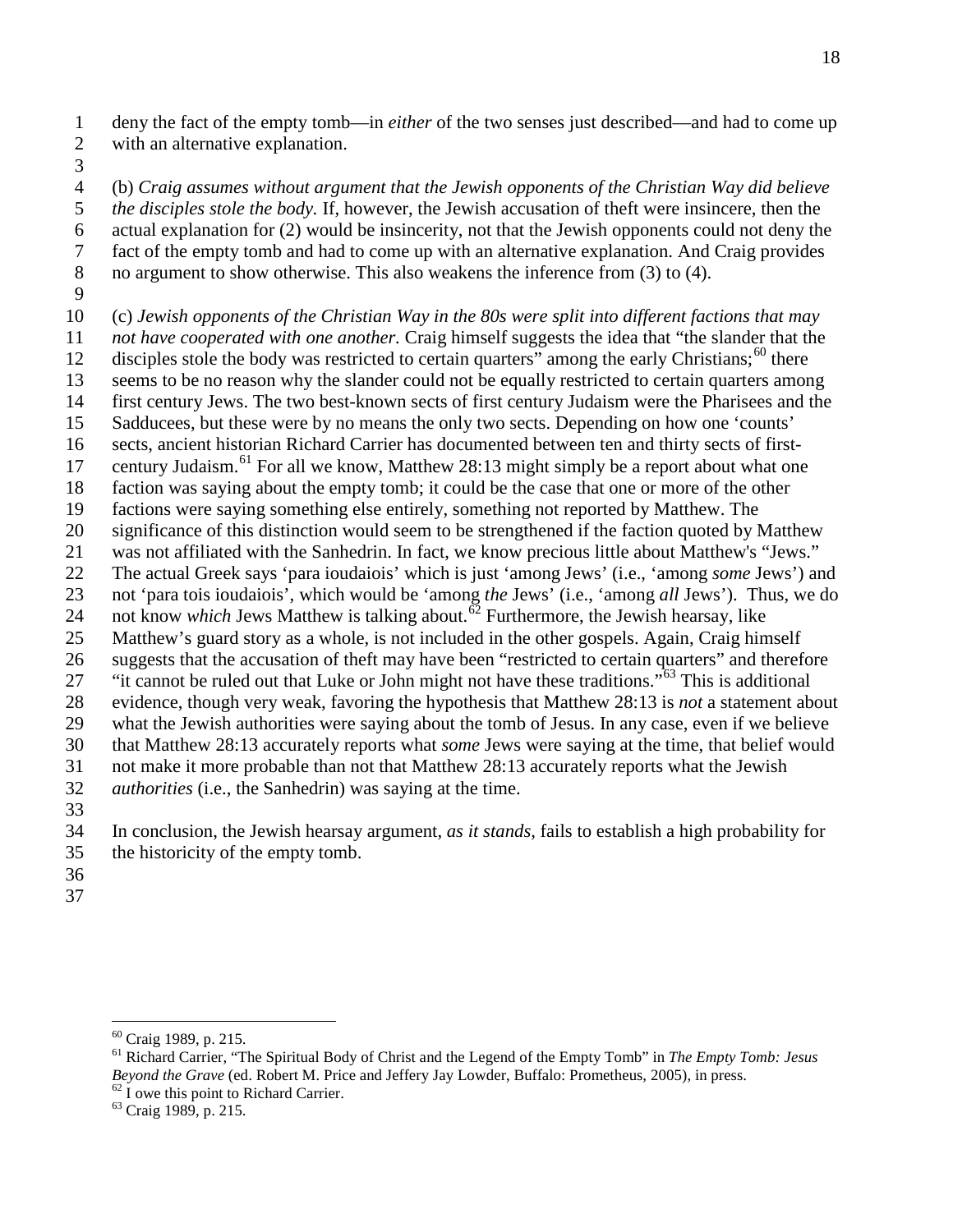| $\mathbf{1}$<br>$\overline{2}$ | B. An Analysis of Craig's Case for an Early, Pre-Matthean Origin of the Guard Story                                                                                                                   |  |  |
|--------------------------------|-------------------------------------------------------------------------------------------------------------------------------------------------------------------------------------------------------|--|--|
| 3<br>$\overline{4}$            | Before criticizing what I consider the weaknesses of Craig's argument for an early, pre-Matthean<br>origin of Matthew's story of the guard at the tomb, I want to first acknowledge where I think his |  |  |
| 5                              | argument is clearly right. I have no objections to his case for the pre-Matthean origins of the                                                                                                       |  |  |
| 6                              | story. Nonetheless, Craig's argument fails to establish an early (pre-70 CE) date for the origin of                                                                                                   |  |  |
| $\overline{7}$                 | the guard tradition.                                                                                                                                                                                  |  |  |
| $8\,$                          |                                                                                                                                                                                                       |  |  |
| 9                              | 1. (46) is an unsupported assertion. Again, (46) is the claim that (2) was probably the Jewish                                                                                                        |  |  |
| 10<br>11                       | opponents' reaction to the apostolic proclamation of Jesus' resurrection. It seems to me that (46)<br>is an incomplete explanation, in two ways. First, let us distinguish between the Jewish         |  |  |
| 12                             | opponents' original and later reactions to the proclamation of the resurrection. While it seems                                                                                                       |  |  |
| 13                             | reasonable to conclude that (2) was at least a later reaction of the Jewish opponents, it is not clear                                                                                                |  |  |
| 14                             | that was it their original reaction. For example, it could be the case that the tradition history of                                                                                                  |  |  |
| 15<br>16                       | Matthew's guard story began something like this:                                                                                                                                                      |  |  |
| 17                             | Christian:<br>"The Lord is risen!"                                                                                                                                                                    |  |  |
| 18                             | Jewish Opponent:<br>"No, he's not risen. His body is buried over here."                                                                                                                               |  |  |
| 19                             | (Someone unknown to the disciples or the Jewish opponents then steals the body.)                                                                                                                      |  |  |
| 20                             | "No, he's not buried over there. He is risen!"<br>Christian:                                                                                                                                          |  |  |
| 21                             | Jewish Opponent:<br>"No, his disciples stole away his body."                                                                                                                                          |  |  |
| 22                             |                                                                                                                                                                                                       |  |  |
| 23                             |                                                                                                                                                                                                       |  |  |
| 24                             |                                                                                                                                                                                                       |  |  |
| 25                             |                                                                                                                                                                                                       |  |  |
| 26                             | Second, let us distinguish between <i>singular</i> and <i>multi-pronged</i> explanations for the empty tomb.                                                                                          |  |  |
| 27                             | The accusation of theft may be considered a singular explanation for the empty tomb if it was the                                                                                                     |  |  |
| 28<br>29                       | only explanation offered; in contrast, a multi-pronged explanation might include several,                                                                                                             |  |  |
| 30                             | contradictory explanations for the empty tomb. Again, while it seems reasonable to conclude that<br>Matthew's Jewish opponents offered (2) as an explanation for the empty tomb, it is far from       |  |  |
| 31                             | obvious that (2) was the <i>only</i> explanation they offered. Perhaps the original response to the                                                                                                   |  |  |
| 32                             | proclamation of the resurrection was a disjunctive reply, a reply that was later simplified by                                                                                                        |  |  |
| 33                             | Matthew. A disjunctive reply seems highly plausible, since a critic might determine that it is in                                                                                                     |  |  |
| 34                             | their best interest to provide as many responses as possible. For example, the original reply                                                                                                         |  |  |
| 35                             | might have said something like, "Either the tomb was not empty or, if it was, then the disciples                                                                                                      |  |  |
| 36                             | stole the body, or, if they didn't, then someone else did." As the Jewish-Christian controversy                                                                                                       |  |  |
| 37                             | continued, attention focused on the second disjunct and that is why we only find the theft                                                                                                            |  |  |
| 38                             | hypothesis discussed in Matthew. <sup>64</sup>                                                                                                                                                        |  |  |
| 39                             |                                                                                                                                                                                                       |  |  |
| 40                             | In response, proponents of the Jewish hearsay argument might offer the following argument to                                                                                                          |  |  |
| 41                             | address such possibilities. If Matthew's Jewish opponents had offered some of these other replies                                                                                                     |  |  |
| 42<br>43                       | to the proclamation of the resurrection, even hypothetically, the story in Matthew would have<br>gone differently than it does. Such an argument would, in effect, be an argument from silence        |  |  |
|                                |                                                                                                                                                                                                       |  |  |

that appeals to the lack of refutation of other responses to the proclamation of the resurrection as

<span id="page-18-0"></span>evidence that there were no other responses. But such an argument seems doubtful to me. In the

 $\frac{64}{64}$  I owe this paragraph's idea to Robert Greg Cavin.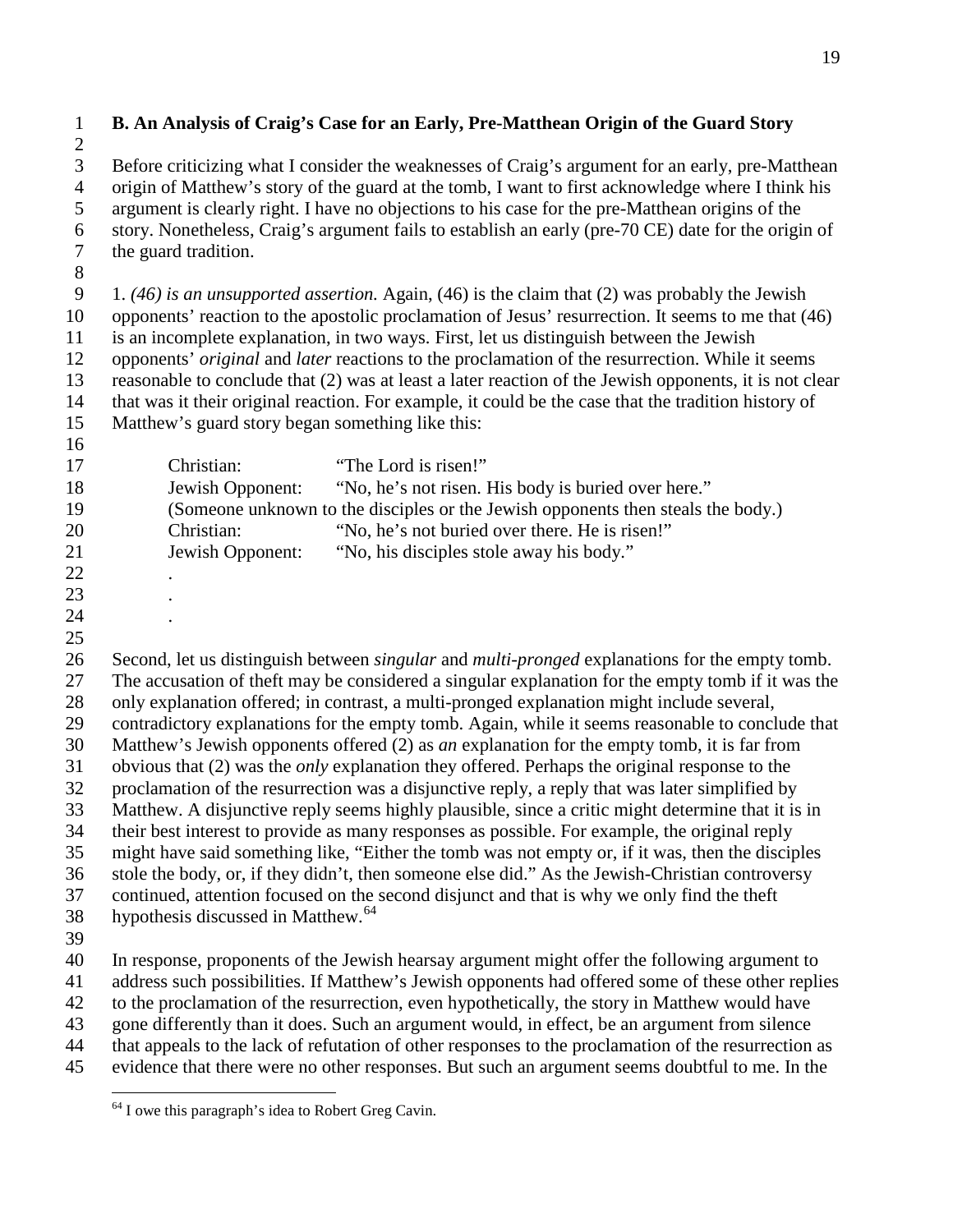- first place, we don't know whether all prongs would be attacked equally.<sup>[65](#page-19-0)</sup> Second, even if the church did attack all prongs, it is not clear that Matthew would have recorded that the Church did
- so.
- 2. *(41) is an unsupported assertion.* Craig reconstructs the tradition history of Matthew's story of the guard at the tomb as follows.
- (A) Christian: "The Lord is risen!"
- (B) Jew: "No, his disciples stole away his body." (C) Christian: "The guard at the tomb would have prevented any such theft." (D) Jew: "No, his disciples stole away his body while the guard slept."
- (E) Christian: "The chief priests bribed the guard to say that."
- There are two major problems that arise for (41). First, the assertion that (41) is true is nothing but an assertion, a claim made with no supporting evidence. That Craig offers no evidence in support of (41) is indicated on Chart 4 by an *open* square node for (41) on Chart 4. Perhaps Craig envisions an *incremental* development of the tradition of the guard story: first the tradition
- 18 included only elements (A)-(C) in Craig's reconstruction, then (D)  $\&$  (E) were added to the 19 tradition separately, at a later time.<sup>[67](#page-19-2)</sup>
- 
- Second, oddly enough, it appears that (41) is at odds with Craig's stated position regarding the
- 22 growth of legendary material. Let us assume the reconstructed tradition history  $(A)$ - $(E)$  is
- accurate. Either Matthew's story of the guard at the tomb is historical or it is not. If the
- reconstructed tradition history is accurate and the guard at the tomb is historical, then there
- seems to be no reason why the entire narrative could not have originated at the same time, after
- the entire oral exchange had reached the stage indicated by (E). Moreover, there also seems to be 27 no reason why the hypothesized oral exchange, represented by  $(A)$ - $(E)$ , could not have taken
- place in a matter of days, if not minutes. In that case, the sort of lengthy time span Craig
- mentions would not be necessary to account for the development of the tradition. Hence, the
- guard tradition could have originated after 70 CE.
- 
- If the reconstructed tradition history is accurate and the guard at the tomb is not historical, then
- that entails that (C) is a legendary invention. For the very reasons adduced by Craig in support of
- his reconstructed tradition history, (D) would have been the response to (C), and (E) would have
- only been mentioned as a response to (D). Elsewhere, Craig has followed A.N. Sherwin-White in
- arguing that "even two generations are too short a span to allow the mythical tendency to prevail
- 37 over the hard historic core of oral tradition."<sup>[68](#page-19-3)</sup> If (C) is a legendary invention and more than two
- generations are needed for legendary development, however, then this entails that (C) is a late
- invention. Since (D) is a response to (C) and (E) is a response to (D), *the entire tradition*,
- <span id="page-19-1"></span><span id="page-19-0"></span>including Matthew's citation of it, must be even later than (C). But this entails that 41 is false.

<span id="page-19-2"></span>

<sup>&</sup>lt;sup>65</sup> I owe this point to Robert Greg Cavin.<br><sup>66</sup> Craig 1989, p. 207.<br><sup>67</sup> He writes, "It is exceedingly odd that the other gospels know nothing of so major an event as the placing of a guard around the tomb. This suggests that the account is a *late legend reflecting years* of Jewish/Christian polemic." Craig 1989, p. 214. Italics are mine.

<span id="page-19-3"></span><sup>&</sup>lt;sup>68</sup> Craig 1989, p. 387. I am doubtful about Sherwin-White's conclusion, but I shall let that pass.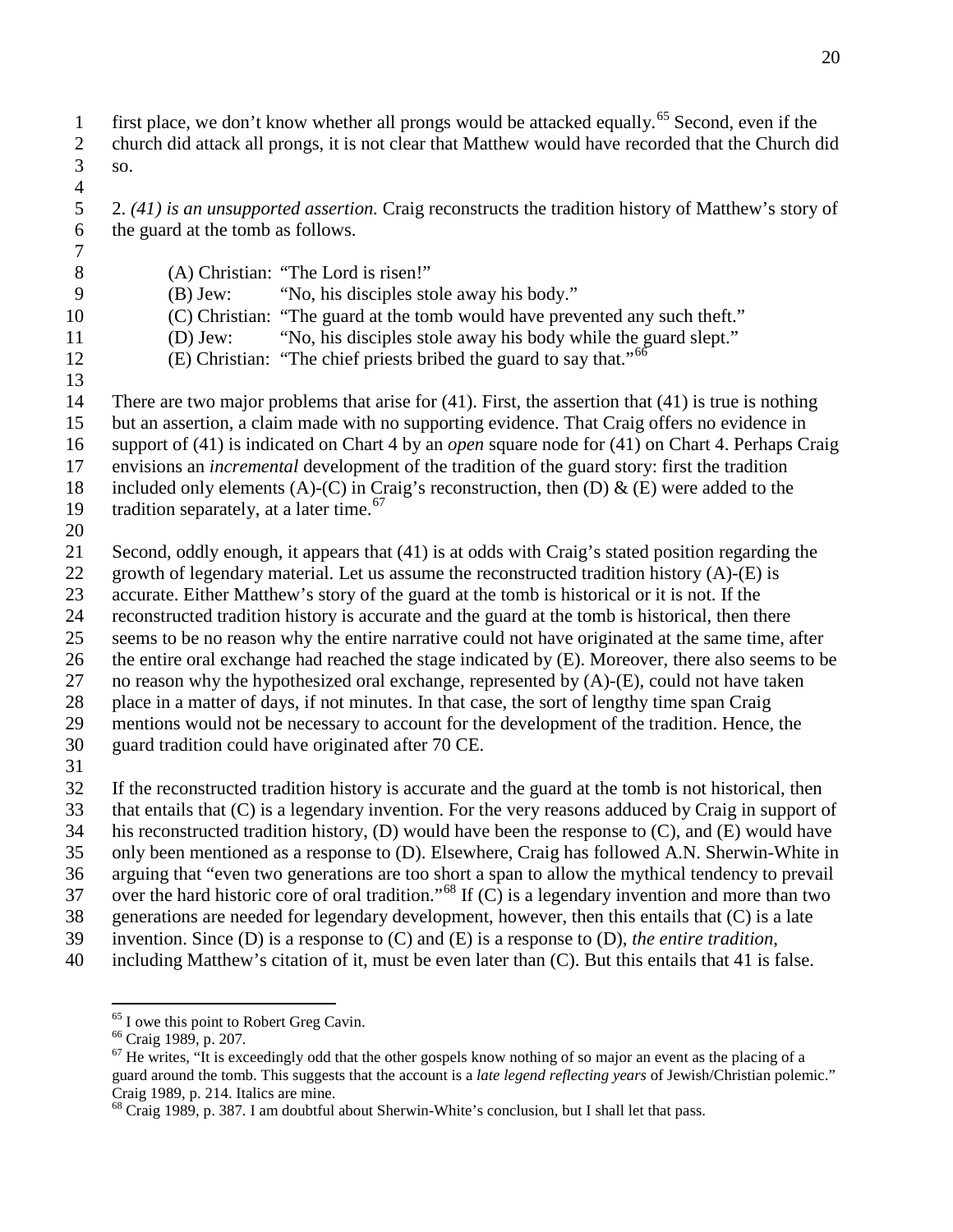- The time span involving such a developing pattern of response and counter-response pulls the
- dispute past 70 CE, after the destruction of Jerusalem. Hence, (41) is a weak basis for a pre-70 CE date.
- 

 3. *The inference from (33), (34), (40), and (41) to (42) is weak.* Again, Craig's argument requires that the Jewish hearsay be dated prior to the destruction of Jerusalem (hereafter, "an early date"). Proposition (42) captures this requirement by stating that the hearsay "… originated in Jerusalem 8 prior to its destruction in 70 CE." As we saw earlier, however, Craig's own writings indicate that he believes only two of the four supporting propositions—(40) and (41)—support an early date. Proposition (40) is compatible with the hearsay having either an early or a late date. And Craig has not yet provided any reason to believe (40) probabilistically favors (42). This leaves only proposition (41), the only proposition that explicitly addresses the *date* of the Jewish hearsay. It is not unreasonable to conclude, therefore, that Craig's case for an early date (and hence the Jewish hearsay argument as a whole) hinges upon (41). As we've seen, however, (41) is an unsupported assertion. Hence, Craig has not yet shown that (42) is highly probable.

 In sum, then, it appears that Craig has not yet provided an inductively correct argument for the conclusion that the Jewish hearsay can be assigned an early date. The significance of this assessment will become clear in the next section. 

#### **C. An Analysis of Craig's Replies to Critics**

I want to briefly comment on Craig's replies to three objections.

 1. *Craig has not yet refuted objection (12).* Craig presents two defeaters, (11) and (42), against the objection. It is pretty clear that these replies to objection (12) are weak—Craig has not shown that they make it highly probable that the Jewish opponents of the Christian Way were in a 28 position to know that the tomb was empty. Concerning (11), the inference from (11) to  $(\sim 12)$  may be reasonably interpreted as a statistical syllogism supported by statistical generalization (10). Is (10) true? Craig has not yet discussed the reasoning behind (10), but perhaps the logic is as follows. If the Jewish opponents doubted that the tomb was empty, rejecting or at least questioning the empty tomb would be a more rational response than proposing some alternative explanation for the empty tomb, like the accusation of theft. *If* the Jewish opponents doubted the tomb was empty, then we would expect them to doubt the empty tomb in response to the disciples' proclamation of the resurrection. That the Jewish opponents responded with an accusation of theft is evidence that they believed it was empty. 

- Such logic, however, presupposes the *veracity* of the Jews who (allegedly) accused the
- 39 Christians of stealing the body. Their veracity is uncertain, however; for all we know
- antecedently, the accusation of theft could have been an insincere statement of belief, a
- *hypothetical* response to the disciples' proclamation of the resurrection. If the accusation were
- <span id="page-20-0"></span>merely a hypothetical response, then the Jewish opponents need not have believed the tomb was

<sup>&</sup>lt;sup>69</sup> Indeed, Craig and numerous other Christians have accused (or insinuated) that the Sanhedrin were dishonest. Thus, proponents of the Jewish hearsay argument may not unfairly be accused of committing the fallacy of special pleading, viz., dismissing the veracity of the Sanhedrin in some occasions, but accepting it in other occasions (like the Jewish hearsay argument).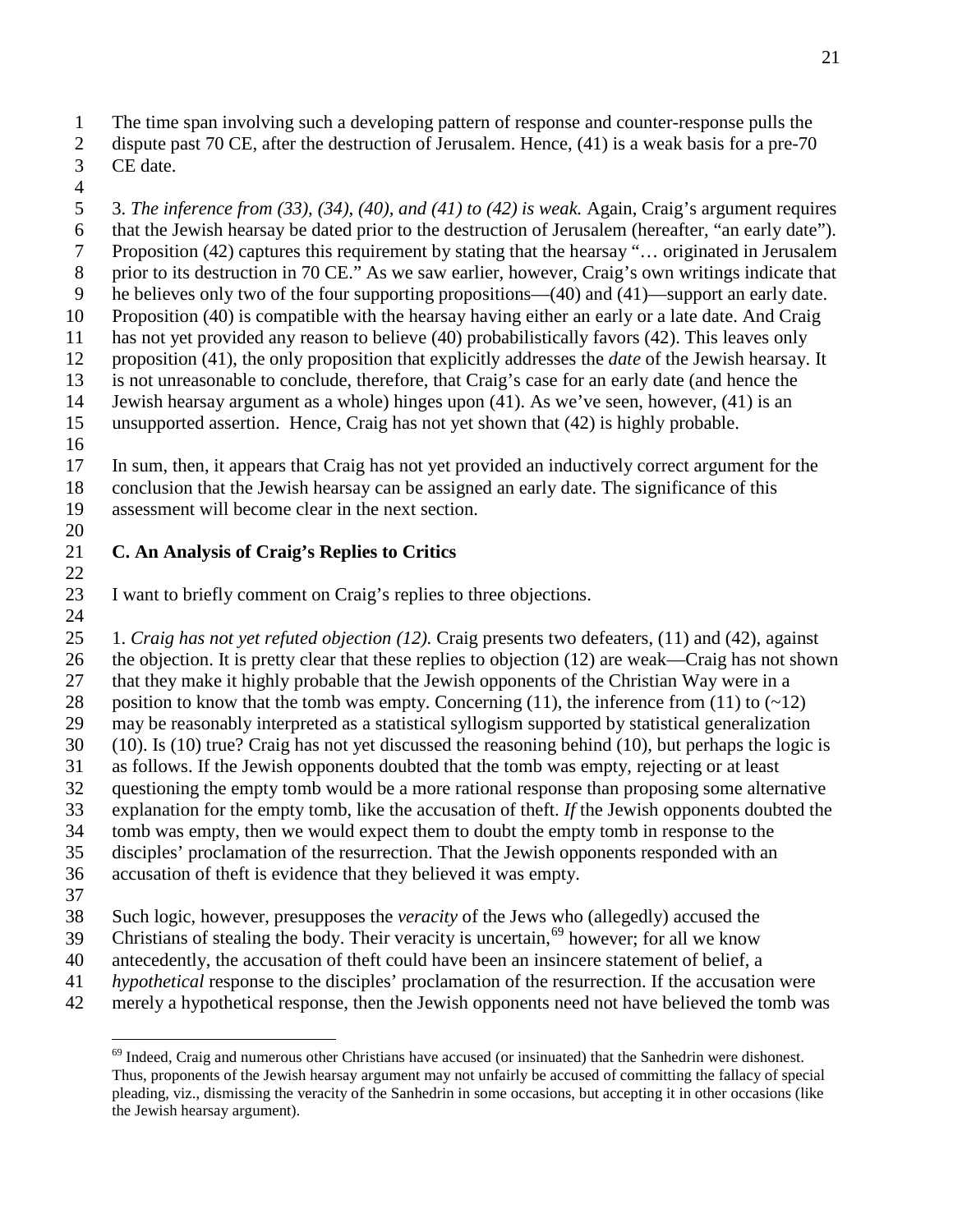| $\mathbf{1}$<br>$\overline{2}$<br>$\overline{3}$<br>$\overline{4}$ | empty, despite the fact that their response presupposed the empty tomb. Thus, in order to defeat<br>objection $(12)$ by using $(11)$ , Craig must show that the accusation was not a hypothetical<br>response. The Jewish hearsay argument, as it stands, does not address this possibility.                                                                                |  |  |
|--------------------------------------------------------------------|-----------------------------------------------------------------------------------------------------------------------------------------------------------------------------------------------------------------------------------------------------------------------------------------------------------------------------------------------------------------------------|--|--|
| $\mathfrak s$<br>$\sqrt{6}$<br>$\boldsymbol{7}$<br>$8\,$<br>9      | As for proposition (42), Craig has not yet shown that (42) is highly probable, as we've seen. But<br>this entails that both $(11)$ and $(42)$ are weak replies to objection $(12)$ . In other words, Craig has<br>not yet shown that it was indeed possible for those Jewish opponents of the Christian Way to<br>check out the truth of the guard story or the empty tomb. |  |  |
| 10                                                                 | 2. Craig's responses to objection (17) are of unequal worth. One of his stronger replies is against                                                                                                                                                                                                                                                                         |  |  |
| 11                                                                 | (18), the proposition that Matthew guard's story is an uncorroborated, Christian story that bears                                                                                                                                                                                                                                                                           |  |  |
| 12                                                                 | the earmarks of a legend. Craig correctly observes that the historicity of the hearsay does not                                                                                                                                                                                                                                                                             |  |  |
| 13                                                                 | depend upon the historicity of the entire story. As we saw in Chart 4, Craig argues for the                                                                                                                                                                                                                                                                                 |  |  |
| 14                                                                 | historicity of the hearsay $(33)$ on the basis of $(30)$ and $(31)$ , neither of which appeals to the                                                                                                                                                                                                                                                                       |  |  |
| 15                                                                 | historicity of the entire guard story.                                                                                                                                                                                                                                                                                                                                      |  |  |
| 16                                                                 |                                                                                                                                                                                                                                                                                                                                                                             |  |  |
| 17                                                                 | His other comment regarding this objection, however, misses the mark. Objection (20) seems to                                                                                                                                                                                                                                                                               |  |  |
| 18                                                                 | be based upon the following inductive argument.                                                                                                                                                                                                                                                                                                                             |  |  |
| 19                                                                 |                                                                                                                                                                                                                                                                                                                                                                             |  |  |
| 20                                                                 | $(21*)$ The extant writings of one contemporary Jew, Josephus, do not mention what                                                                                                                                                                                                                                                                                          |  |  |
| 21                                                                 | happened to Jesus' body after his death.                                                                                                                                                                                                                                                                                                                                    |  |  |
| 22                                                                 | $(20)$ : Contemporary Jews did not care what happened to Jesus's body after his death.                                                                                                                                                                                                                                                                                      |  |  |
| 23                                                                 |                                                                                                                                                                                                                                                                                                                                                                             |  |  |
| 24                                                                 | Although I once defended a very similar argument, it now seems to me that this argument is                                                                                                                                                                                                                                                                                  |  |  |
| 25                                                                 | highly questionable. Proponents of the Jewish hearsay argument will surely protest that Josephus                                                                                                                                                                                                                                                                            |  |  |
| 26                                                                 | is not representative of the Jewish authorities, who were involved in Jesus' trial, execution, and                                                                                                                                                                                                                                                                          |  |  |
| 27                                                                 | burial. Since the argument includes no premises to address these possibilities, it is weak in its                                                                                                                                                                                                                                                                           |  |  |
| 28                                                                 | current form. Additional premises are needed to justify the inference from (21 <sup>*</sup> ) to (20).                                                                                                                                                                                                                                                                      |  |  |
| 29                                                                 |                                                                                                                                                                                                                                                                                                                                                                             |  |  |
| 30                                                                 | Craig, however, misses this point and instead replies with a weak inductive argument of his own.                                                                                                                                                                                                                                                                            |  |  |
| 31                                                                 |                                                                                                                                                                                                                                                                                                                                                                             |  |  |
| 32                                                                 | (7*) Matthew 28:15 testifies that the accusation of theft was "widely spread among Jews                                                                                                                                                                                                                                                                                     |  |  |
| 33                                                                 | to this day."                                                                                                                                                                                                                                                                                                                                                               |  |  |
| 34                                                                 | (7) : The accusation of theft was "widely spread among Jews to this day."                                                                                                                                                                                                                                                                                                   |  |  |
| 35                                                                 |                                                                                                                                                                                                                                                                                                                                                                             |  |  |
| 36                                                                 | Like objection (20), however, this argument is not inductively correct as stated. By itself,                                                                                                                                                                                                                                                                                |  |  |
| 37                                                                 | premise $(7^*)$ does not make $(7)$ highly probable. One or more additional premises are needed to                                                                                                                                                                                                                                                                          |  |  |
| 38                                                                 | make the inference from $(7^*)$ to $(7)$ a strong one. At first glance, this might seem like an easy                                                                                                                                                                                                                                                                        |  |  |
| 39                                                                 | gap to fill. The most obvious candidate for the missing premise would be to add a statistical                                                                                                                                                                                                                                                                               |  |  |
| 40                                                                 | generalization about assertions made by an author about an opponent in the opponent's presence.                                                                                                                                                                                                                                                                             |  |  |
| 41                                                                 | This generalization is can be represented as $(G1)$ and is the first premise in the following                                                                                                                                                                                                                                                                               |  |  |
| 42                                                                 | statistical syllogism.                                                                                                                                                                                                                                                                                                                                                      |  |  |
| 43                                                                 |                                                                                                                                                                                                                                                                                                                                                                             |  |  |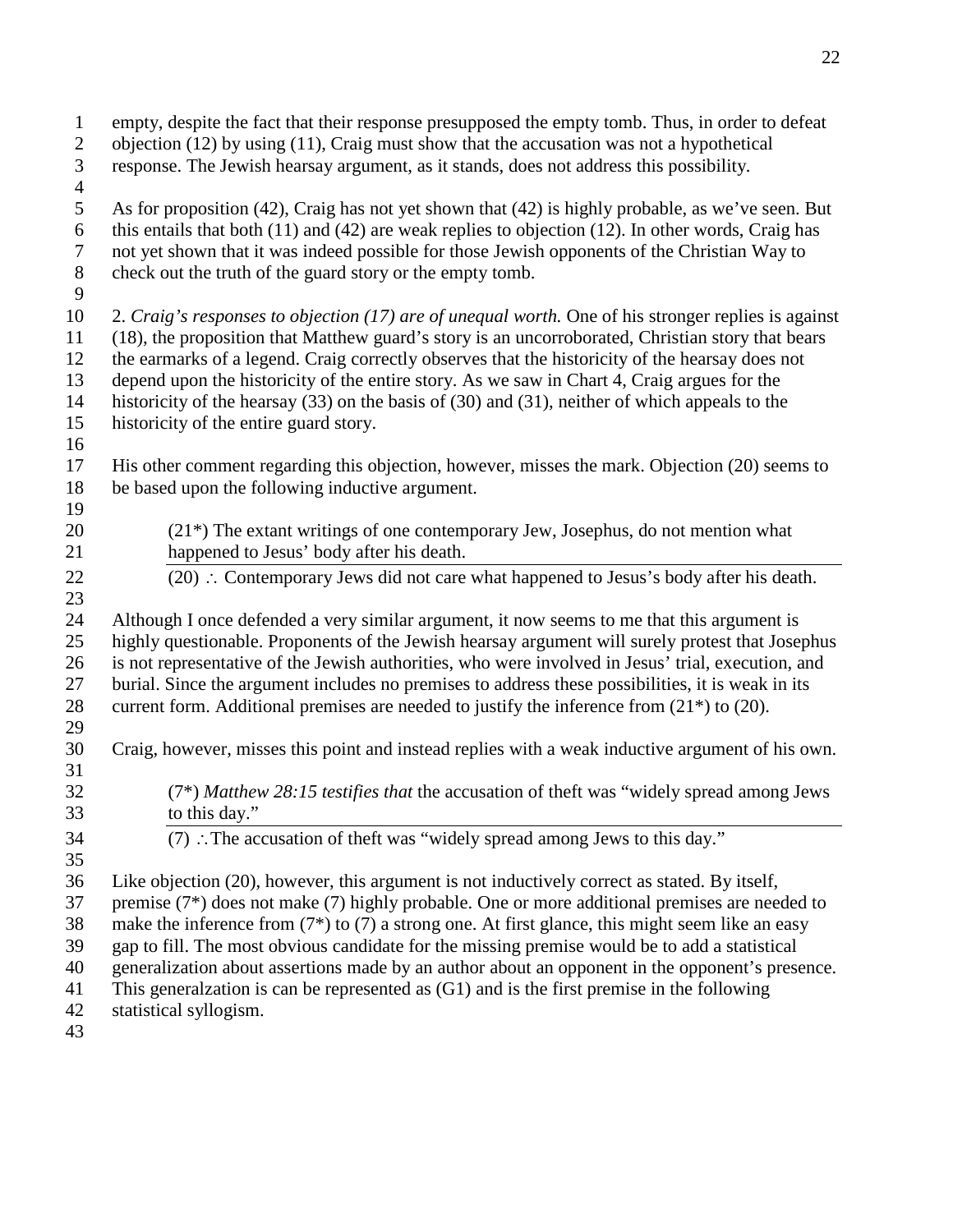| $\mathbf 1$    | (G1) Most assertions made by an author about an opponent in the opponent's presence                                                                                                                       |
|----------------|-----------------------------------------------------------------------------------------------------------------------------------------------------------------------------------------------------------|
| $\overline{c}$ | are true.                                                                                                                                                                                                 |
| 3              | $(7^*)$ Matthew 28:15, an assertion made by an author about an opponent in the                                                                                                                            |
| $\overline{4}$ | opponent's presence, testifies that the accusation of theft was "widely spread among Jews                                                                                                                 |
| 5              | to this day."                                                                                                                                                                                             |
| 6              | (7) : The accusation of theft was "widely spread among Jews to this day."                                                                                                                                 |
| $\tau$         |                                                                                                                                                                                                           |
| $\,8\,$        | While the above argument is an improvement over its predecessor, it is weak in its current form.                                                                                                          |
| 9              | (G1) is a statistical generalization about what happens <i>most</i> of the time. Therefore, (G1) and                                                                                                      |
| 10             | $(7^*)$ do not entail that (7) is true; at best, $(7^*)$ is merely evidence favoring (7). For all we know,                                                                                                |
| 11             | $(7^*)$ could be an exception to (G1). For example, it is possible that Matthew 28:15 is a lie;                                                                                                           |
| 12             | Matthew's Jewish opponents denounced it as such; but Matthew deliberately suppressed their                                                                                                                |
| 13             | rebuttal. In order to support the applicability of $(G1)$ to $(7^*)$ , then, one or more additional                                                                                                       |
| 14             | premises (in the form of ancillary evidence) are needed to address this and other possibilities. For                                                                                                      |
| 15<br>16       | example:                                                                                                                                                                                                  |
| 17             | (G2) Most lies told by Matthew (if any) were exposed by his Jewish opponents.                                                                                                                             |
| 18             | We have no evidence that contemporary Jewish opponents of the Christian Way felt                                                                                                                          |
| 19             | Matthew's statement in 28:15 was a misrepresentation of their position.                                                                                                                                   |
| 20             | :. Matthew's contemporary Jewish opponents did not believe his statement in 28:15 was                                                                                                                     |
| 21             | a lie.                                                                                                                                                                                                    |
| 22             |                                                                                                                                                                                                           |
| 23             | It seems to me, however, that that argument is very questionable. For all we know, none of                                                                                                                |
| 24             | Matthew's contemporary opponents had heard or read Matthew 28:15. Moreover, even if they                                                                                                                  |
| 25             | were familiar with Matthew 28:15 and denounced it as a lie, it is far from obvious that their                                                                                                             |
| 26             | response would have been recorded either by Matthew or by themselves. Finally, supposing their                                                                                                            |
| $27\,$         | response had been recorded, it might have been lost or destroyed. For example, Josephus might                                                                                                             |
| 28             | have recorded the response, but it was later erased by the Christian editor who doctored the                                                                                                              |
| 29             | famous Testimonium Flavianum passage. <sup>70</sup> For all of these reasons, then, the argument is                                                                                                       |
| 30             | inductively incorrect.                                                                                                                                                                                    |
| 31             |                                                                                                                                                                                                           |
| 32             | 3. Craig has not yet refuted objection (25). Craig's reply seems to consist of two basic points,                                                                                                          |
| 33             | (27) and (28). Turning to the former, this is an unsupported assertion, with no evidence offered                                                                                                          |
| 34             | in support. In particular, Craig offers no evidence against the scenario described by Gundry in                                                                                                           |
| 35             | which "Joseph feared to incur" the wrath of the Jewish authorities "by telling them of his service                                                                                                        |
| 36             | to Jesus' corpse." <sup>71</sup> Moreover, in order for $(27)$ to be a strong refutation of objection $(25)$ , $(27)$                                                                                     |
| 37             | has to presuppose that Joseph was still in Jerusalem once the disciples began to proclaim the                                                                                                             |
| 38             | resurrection. For all we know antecedently, however, Joseph may have left Jerusalem or died<br>after he buried Jesus and before the disciples began to proclaim the resurrection. <sup>72</sup> And Craig |
| 39<br>40       | presents no evidence that Joseph was even in a position to comment on the location of Jesus'                                                                                                              |
| 41             | corpse.                                                                                                                                                                                                   |
|                |                                                                                                                                                                                                           |

Cf. Richard C. Carrier, "The Plausibility of Theft" in *The Empty Tomb: Jesus Beyond the Grave* (ed. Robert M.

<span id="page-22-1"></span><span id="page-22-0"></span>Price and Jeffery Jay Lowder, Buffalo: Prometheus, 2005), p. 357.<br><sup>71</sup> Robert H. Gundry, "Trimming the Debate" in *Jesus' Resurrection: Fact or Figment?* (ed. Paul Copan and Ronald K. Tacelli, Downers Grove: InterVarsity, 2000), pp. 107-08.<br><sup>72</sup> I owe this point to Richard Carrier.

<span id="page-22-2"></span>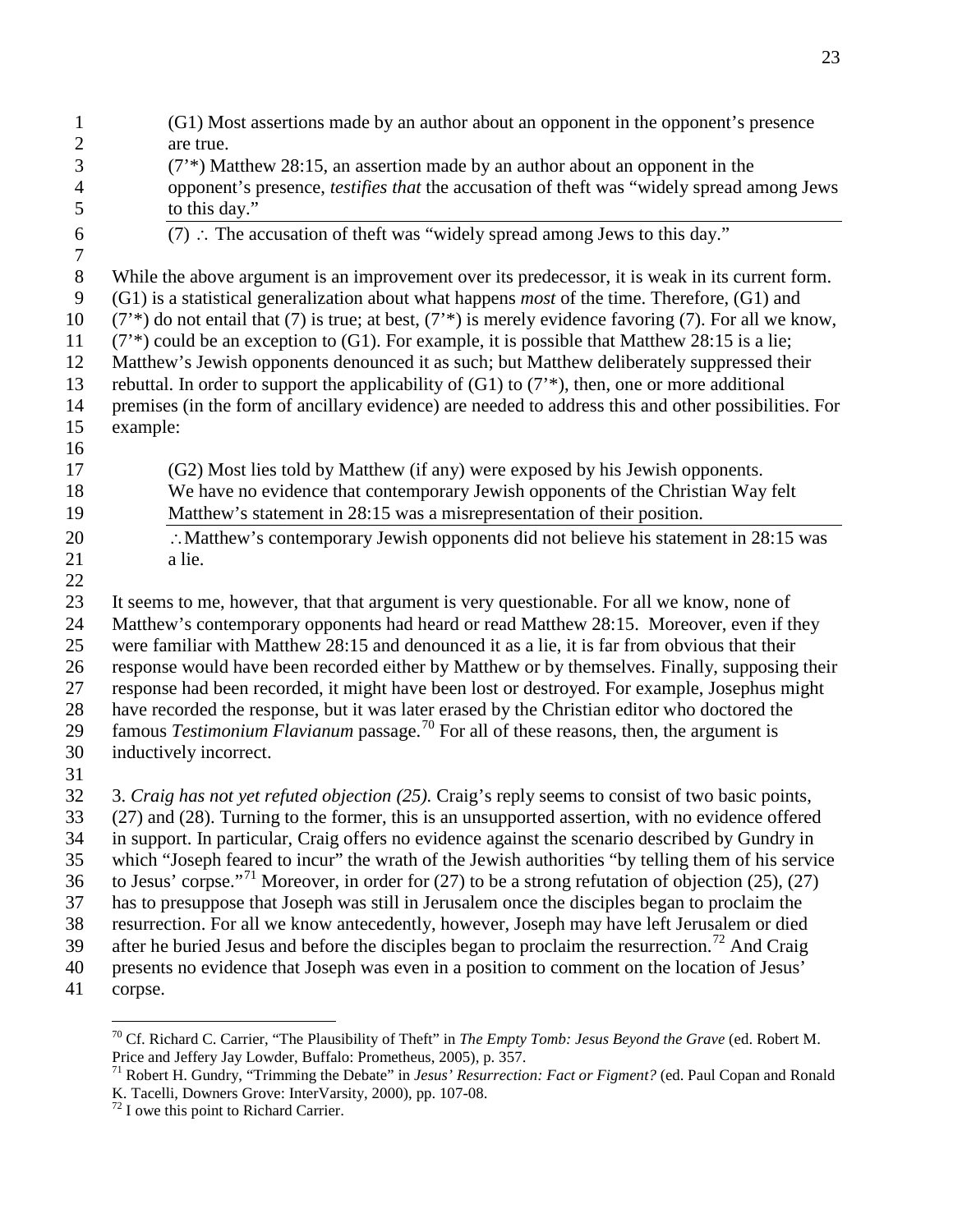- (29), it seems reasonable to me to suppose that Joseph had at least one helper, possibly
- Nicodemus. Nevertheless, Craig presents no ancillary evidence to license the inference from (29)
- to (28). For all we know antecedently, Joseph's servants might have been hired help who had no
- interest in refuting the disciples' proclamation of the resurrection. And, like Joseph himself, they
- may have feared the reaction of the Jewish authorities by speaking publicly of their involvement
- in Jesus' burial. Again like Joseph, they may have no longer been in Jerusalem by the time the
- disciples began to proclaim the resurrection. And Craig presents no ancillary evidence that shows otherwise. Hence, the inference from (29) to (28), in its current form, is weak.
- 

# **D. An Analysis of the Matthean Evidence of a Guard at the Tomb**

 1. *The argument from (54) and (79) to (53) violates the inductive requirement of total evidence.* Specifically, the argument fails to consider what Biblical scholar Raymond Brown has called 

 … a major argument against historicity that is impressive indeed. Not only do the other Gospels not mention the guard at the sepulcher, but the presence of the guard there would make what they narrate about the tomb almost unintelligible. The three other canonical Gospels have women come to the tomb on Easter, and the only obstacle to their entrance 21 that is mentioned is the stone. Certainly the evangelists would have had to explain how 22 the women hoped to get into the tomb if there were a guard placed there precisely to prevent entry. In the other Gospels the stone is already removed or rolled back when the women get there. How can we reconcile that with Matt's account where, while the 25 women are at the sepulcher, an angel comes out of heaven and rolls back the stone?<sup>[73](#page-23-0)</sup>

 2. *(80) is weak evidence for the existence of the guard at the tomb.* Since Jesus was buried Friday night but Matthew's story does not have the guard arriving until Saturday, this leaves an obvious period of time during which the body could have been stolen. In contrast, the Gospel of Peter has the guard arriving almost immediately after the burial. Craig takes this gap to be evidence favoring the historicity of the guard. That argument assumes, however, that the Jewish authorities did not take the obvious step of verifying the body was still in the tomb before guarding it. As Brown argues, "If the authorities were smart enough to remember and understand a statement of Jesus about resurrection made long ago, they were scarcely so naïve as to guard an empty tomb."<sup>[74](#page-23-1)</sup> Furthermore, he argues, the Gospel of Peter did not move the sealing of the tomb up to Friday afternoon to create a failsafe apologetic. In his words, "That dating is related to another motive for sealing the empty tomb, namely, a reaction to what the people were saying in 38 response to Jesus' death that had just taken place  $(8:28-29)$ ."<sup>[75](#page-23-2)</sup>

<span id="page-23-0"></span>Raymond Brown, *The Death of the Messiah,* Vol. 2, p. 1311. <sup>74</sup> Brown, p. 1309, n. 53. <sup>75</sup> *Ibid.*

<span id="page-23-2"></span><span id="page-23-1"></span>